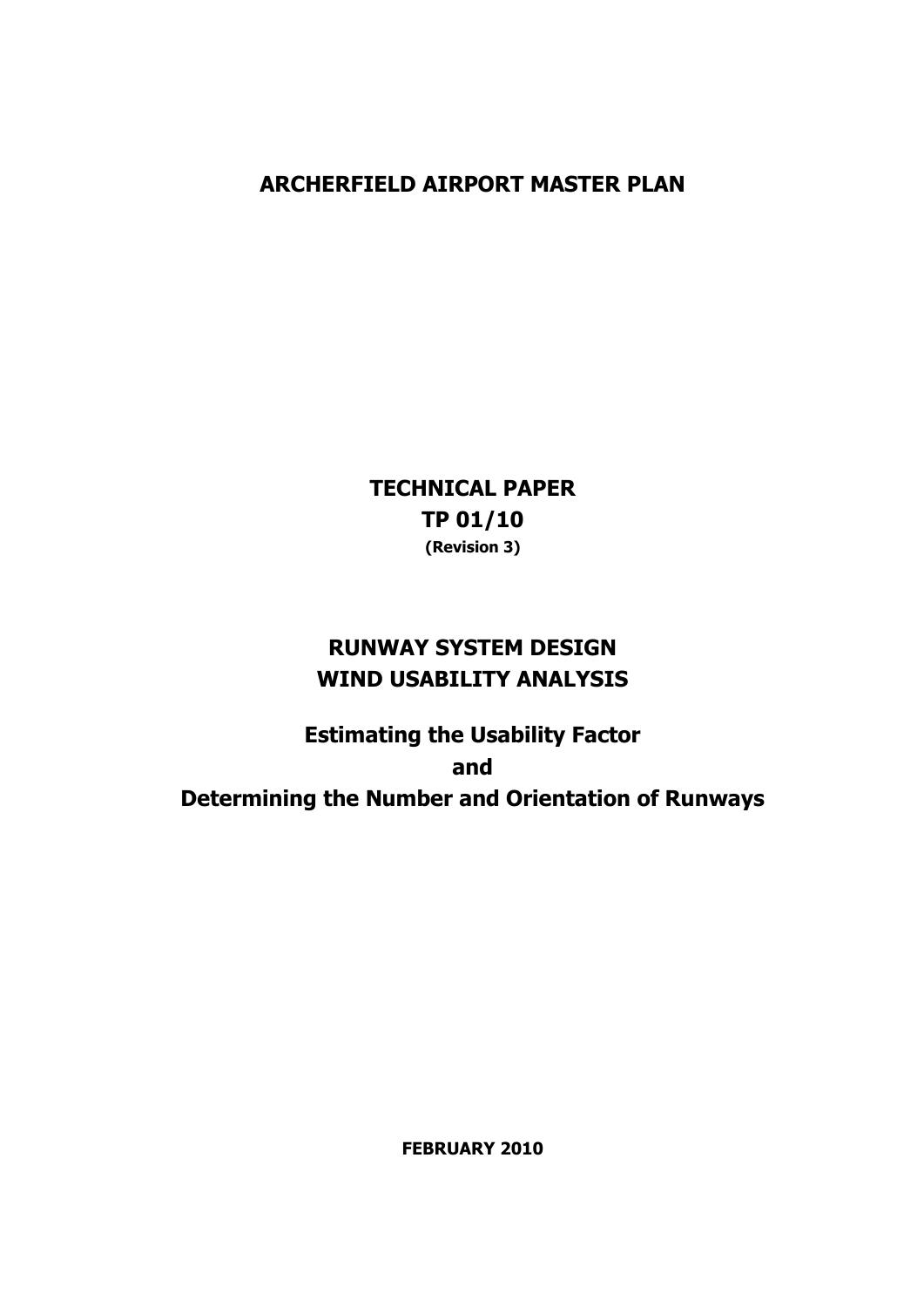# **CONTENTS**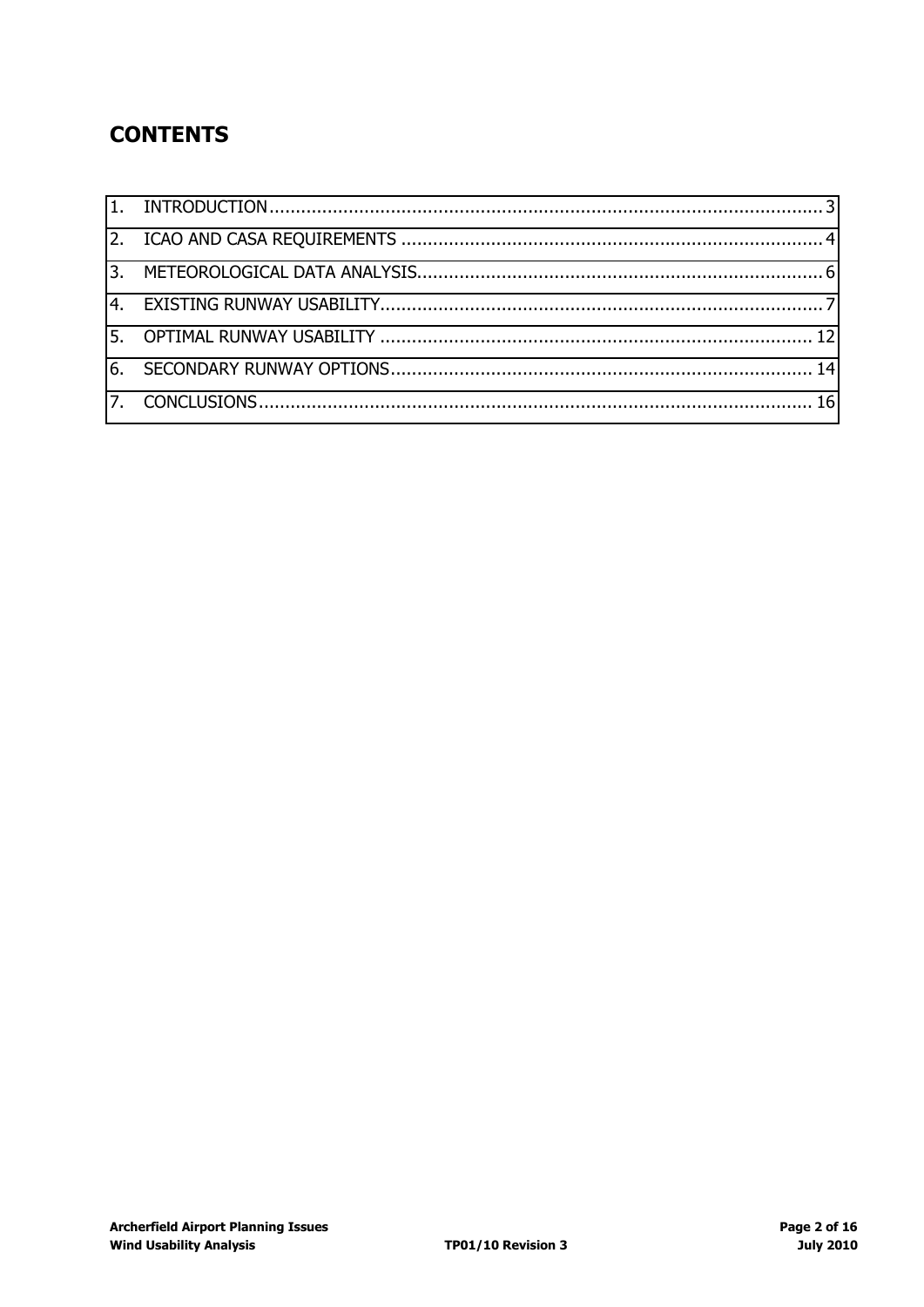## <span id="page-2-0"></span>**1. INTRODUCTION**

The objective of this Technical Paper is to estimate the usability factor for the existing runway system at Archerfield Airport, and to examine if an increase in usability is possible with alternative secondary runway directions.

The latter examination will be conducted in two stages, firstly by determining which secondary runway orientation maximises the overall usability factor and, secondly, by establishing if alternative directions provide a usability factor equivalent to or greater than the value estimated for the existing runway system

The runway usability factors are estimated by detailed analysis of wind distribution as recorded by the Bureau of Meteorology (BOM).

For airport planning purposes 5 years of wind data is normally regarded as a reliable statistical base for selection of runway direction(s). In this instance the analysis utilises BOM data for 16 years from 1992 to 2008.

The results of these analyses will be used in support of the runway system geometry proposed in the Archerfield Airport Master Plan.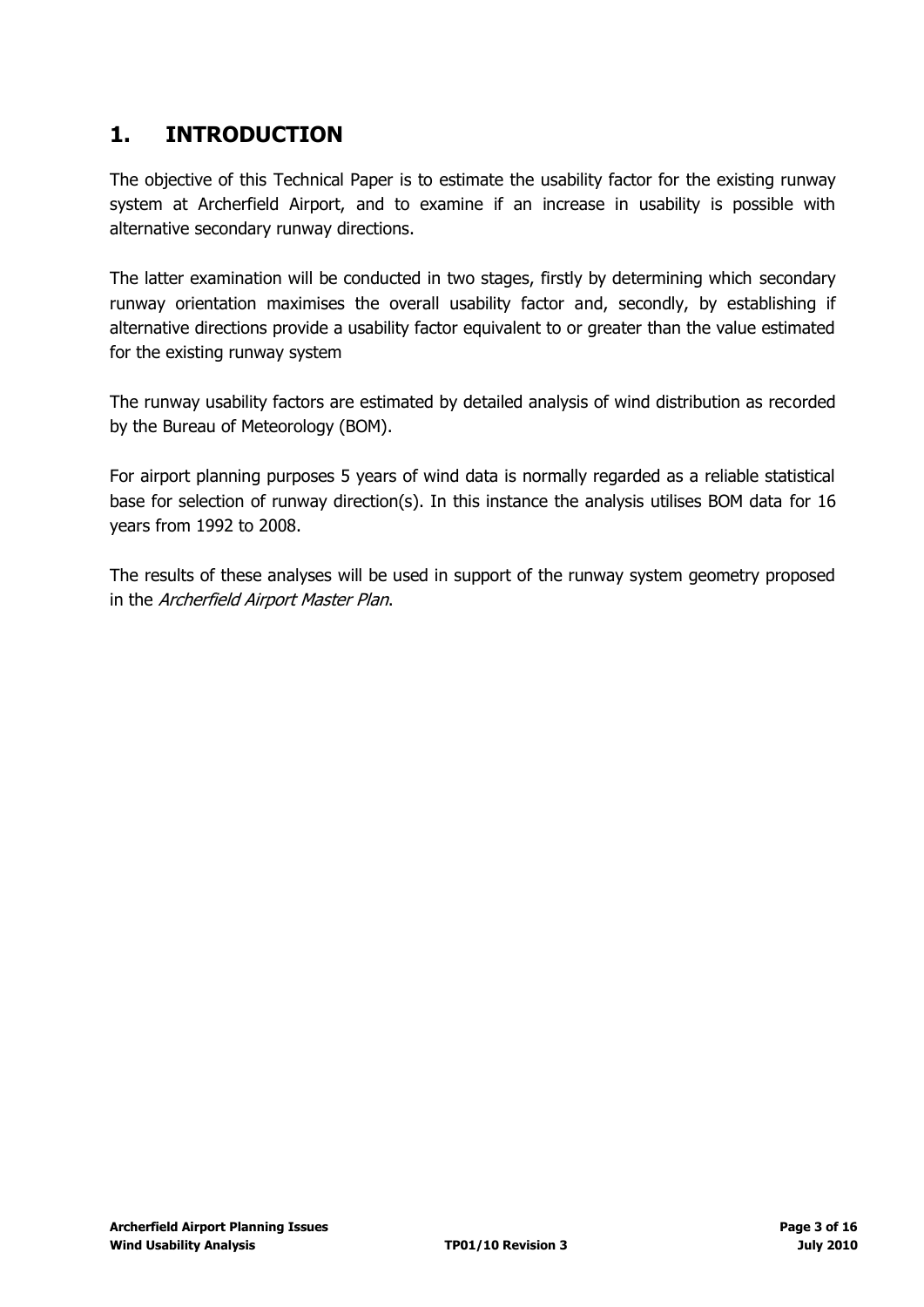# <span id="page-3-0"></span>**2. ICAO AND CASA REQUIREMENTS**

The Civil Aviation Safety Authority (CASA) Manual of Standards (MOS) Part 139<sup>1</sup> adopts the view that "…runway useability and number and orientation of runways…[are]…matters relating to economics, efficiency and the environment…[and are]…not within the scope of…[airport]…standards." In other words, safety concerns related to runway availability are dealt with by provisions for pilots to carry sufficient fuel reserves to access an alternative airport should weather conditions preclude a landing at the preferred destination.

This contrasts with the approach adopted by the International Civil Aviation Organisation (ICAO) which recommends that the number and orientation of runways should provide at least 95% usability when considering the range of weather conditions experienced at the site. $2$ 

Annex 14 states<sup>3</sup> that in assessing runway usability ..." it should be assumed that landing and take-off of aeroplanes is, in normal circumstances, precluded when the cross-wind component exceeds:

- 37km/h (20kt) in the case of aeroplanes whose reference field length...[ARFL]...is 1500m or over, except that when poor runway braking action owing to a insufficient longitudinal coefficient of friction is experienced with some frequency, a cross-wind component not exceeding 24km/h (13kt) should be assumed;
- 24km/h (13kt) in the case of aeroplanes whose reference field length...[ARFL]...is 1200m or up to but not including 1500m; and
- 19km/h (10kt) in the case of aeroplanes whose reference field length…[ARFL]…is less than 1200m.

A runway is usable by an aircraft until the actual crosswind exceeds the limit nominated for its class. In general terms this methodology provides a conservative estimate of runway usability as specific aircraft are often certified with crosswind limits in excess of the generic values adopted for planning purposes. For example, the Dash 8-300 series has a certified crosswind limit of 30 knots (kt) yet ICAO requires a planning limit of only 10kt.

Some reduction for planning purposes is clearly justified, as airlines or passenger charter operators may specify lower crosswind limits for First Officer handling and also when the runway surface is wet, but a 50% reduction  $-$  from 30kt to 15kt - is arguably the maximum likely to be considered in actual operations.

Regardless of aircraft classification or handling capabilities, the aviation safety regulator will typically specify the lowest (10kt) crosswind limit for inexperienced or "ab-initio" student pilots.

 $1$  MOS Part 139, Chapter 6, Section 6.1, Paragraph 6.1.1.3.

 $^2$  Annex 14, Volume 1, Chapter 3, Section 3.1, Paragraph 3.1.1.

 $3$  Annex 14, Volume 1, Chapter 3, Section 3.1.2.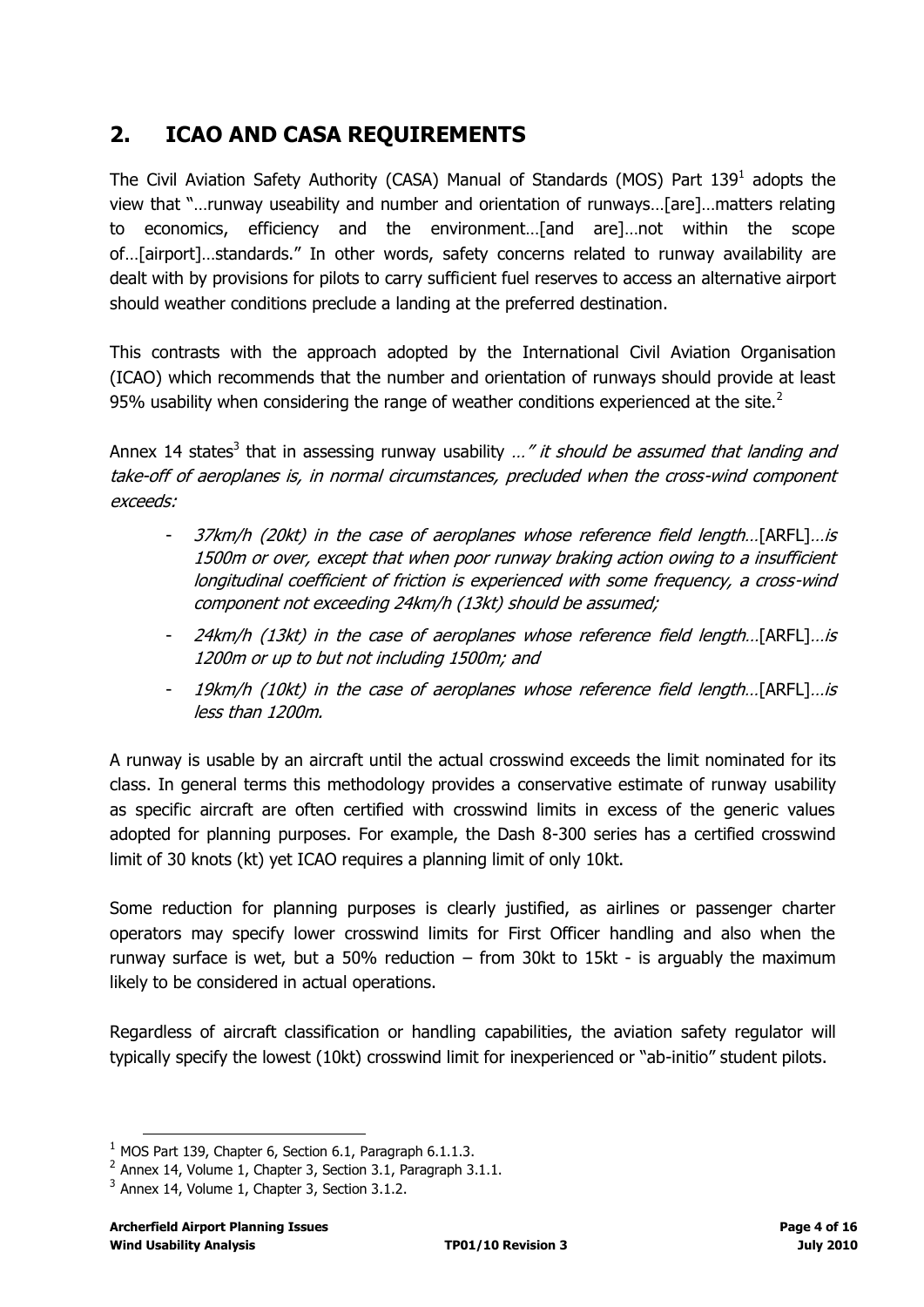On the other hand meteorological analysis is typically based on 3-hourly meteorological observations which may exclude significant short-term weather events which would make actual usability marginally less than the percentage of time otherwise calculated.

Experience has shown that these factors tend to compensate for each other and that estimates of usability derived using the ICAO methodology and available meteorological data provide a reliable guide for airport planning purposes. ICAO reports that the format in which wind data is normally available "...generally results in a slightly conservative [estimate] for the usability factor."<sup>4</sup>

 $4$  Annex 14 – Volume 1, Attachment A-1, Section 1, Para 1.1.2(a).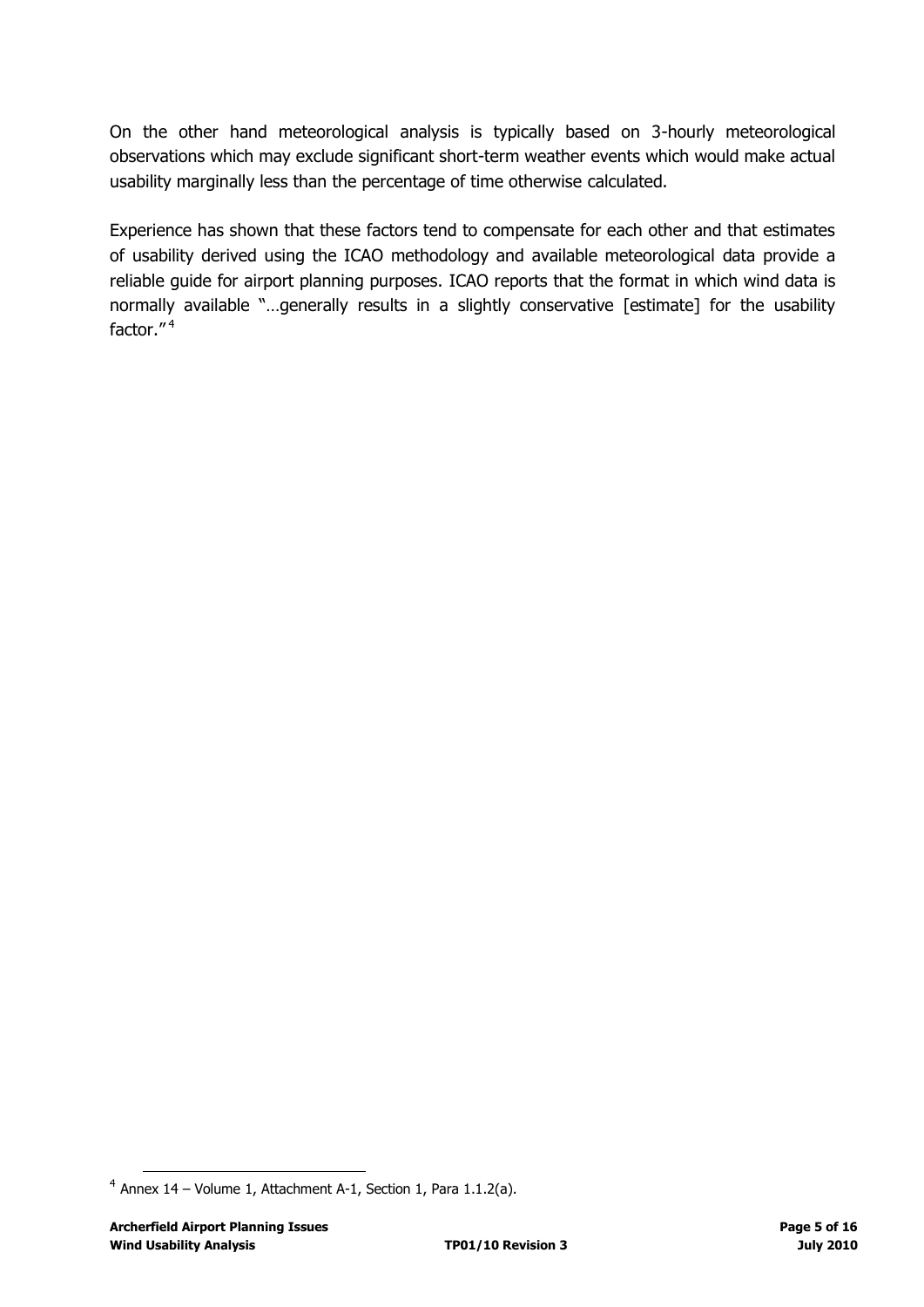## <span id="page-5-0"></span>**3. METEOROLOGICAL DATA ANALYSIS**

Wind strength and direction data recorded by BOM in the 16 years 1992 - 2008 has been analysed in producing this Technical Paper. While earlier records are available these are not in the format required by software utilised to undertake this analysis. As readings are taken at 3 hourly intervals the 16 year data set provides a statistically significant sample of 44,293 observations.

This greatly exceeds the minimum ICAO recommendation that not less than 5 years of wind data "...with observations made at least 8 times daily..." be used for airport planning purposes.<sup>5</sup>

For the purpose of the analysis day hours incorporate observations made from 9am to 6pm and night hours observations from 9pm to 6am. Wet runway conditions have been assumed where the rainfall recorded within a three hour observation period is greater than 0.1mm. Only 2.7% of observations meet this criteria - an equivalent of around 10 days a year. As a consequence dry runway conditions can be anticipated 97.3% of the time - an equivalent of around 355 days a year.

The analysis commences with an "all hours, all conditions" assessment using the full data set. Sample data sets were then extracted to allow assessments of usability in all hours, day hours and night hours respectively when the runway condition is dry or wet i.e. during and/or immediately following rain periods.

For completeness, the subsequent analysis considers each class of aircraft defined by ICAO. In practice, the decision concerning secondary runway orientation will be based on a 10kt crosswind limitation, given the significance of ab-initio pilot training at Archerfield and the dominance of light single or twin engine aircraft representative of this class.

Graphs showing results of meteorological data analysis are included as Attachments 1-18 at the end of this Technical Paper.

<sup>&</sup>lt;sup>5</sup> Annex 14, Volume 1, Chapter 3, Section 3.1.3.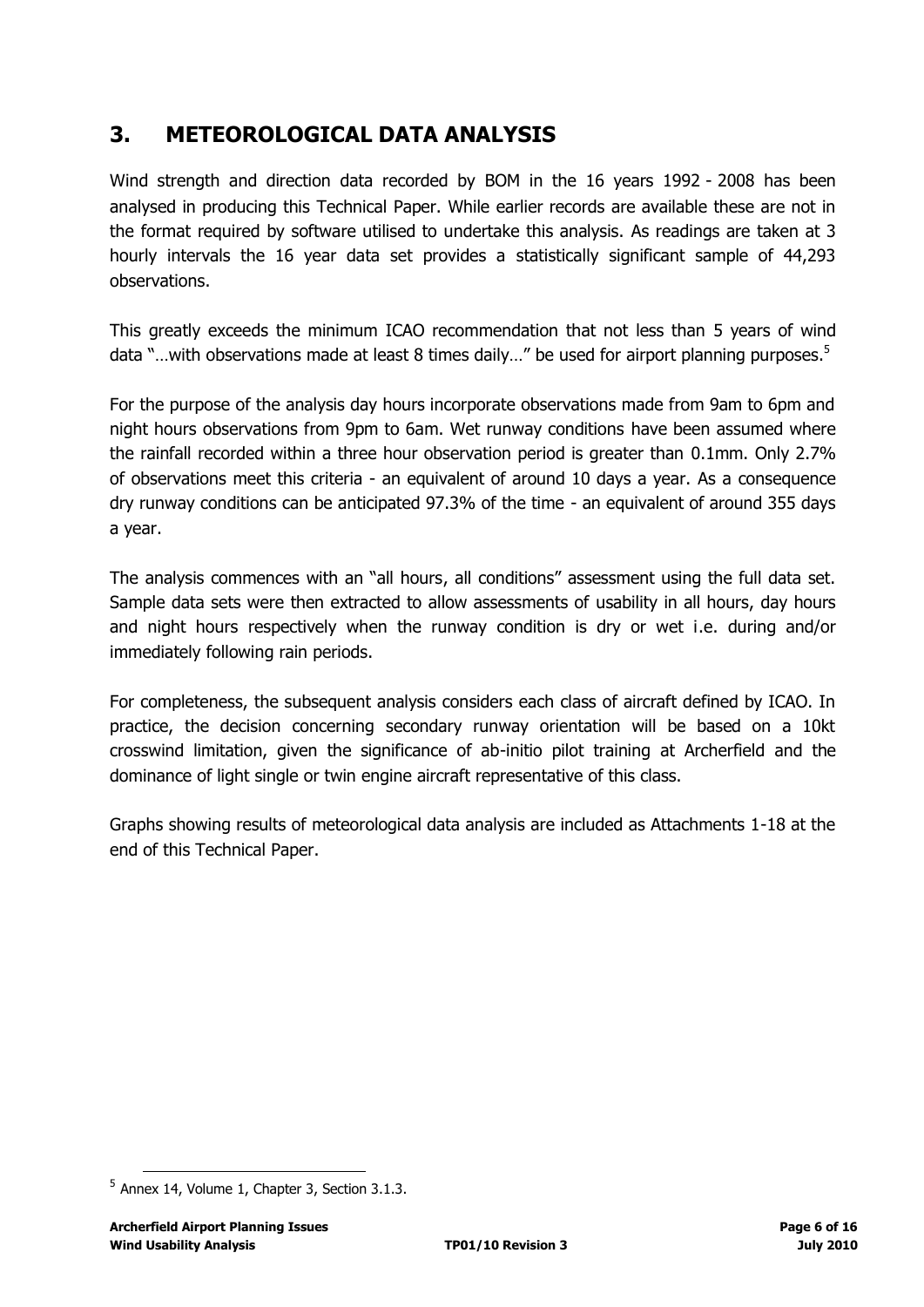## <span id="page-6-0"></span>**4. EXISTING RUNWAY USABILITY**

This analysis estimates the usability factor of the 10/28 paved and asphalt surfaced parallel runways, to establish if there are weather conditions in which additional runways should be provided to meet the ICAO 95% usability target.

In circumstances where additional runways are recommended, the analysis is extended to provide estimates of the additional usability provided by the existing 04/22 parallel grassed runways.

### **ALL HOURS – ALL CONDITIONS**

Runways 10/28 provide the following usability for the aircraft classes under consideration:

| Limiting Crosswind (kt) | Runway Usability (%) |
|-------------------------|----------------------|
| 20                      | 99.92                |
| 13                      | 97.31                |
| 1 N                     | 92.82                |

This satisfies the recommended ICAO usability for all aircraft other than those with ARFL less than 1200m.

In combination with the existing 04/22 secondary runways the following usabilities are attained:

| Limiting Crosswind (kt) | Airport Usability (%) |
|-------------------------|-----------------------|
| 20                      | 100.00                |
| 13                      | 99.90                 |
| 10                      | 99.01                 |

This satisfies the ICAO usability requirements for all classes of aircraft.

These tables show that for aircraft with limiting crosswind capability of 10kt the grassed runways provide an additional usability of 6.19%. This equates to around 22.6 days on average each year.

#### **ALL HOURS – DRY CONDITIONS**

When runway surface conditions are expected to be dry, runways 10/28 provide the following usability for the aircraft classes under consideration:

| Limiting Crosswind (kt) | Runway Usability (%) |
|-------------------------|----------------------|
|                         | 99.92                |
|                         | 97.29                |
|                         | 92.77                |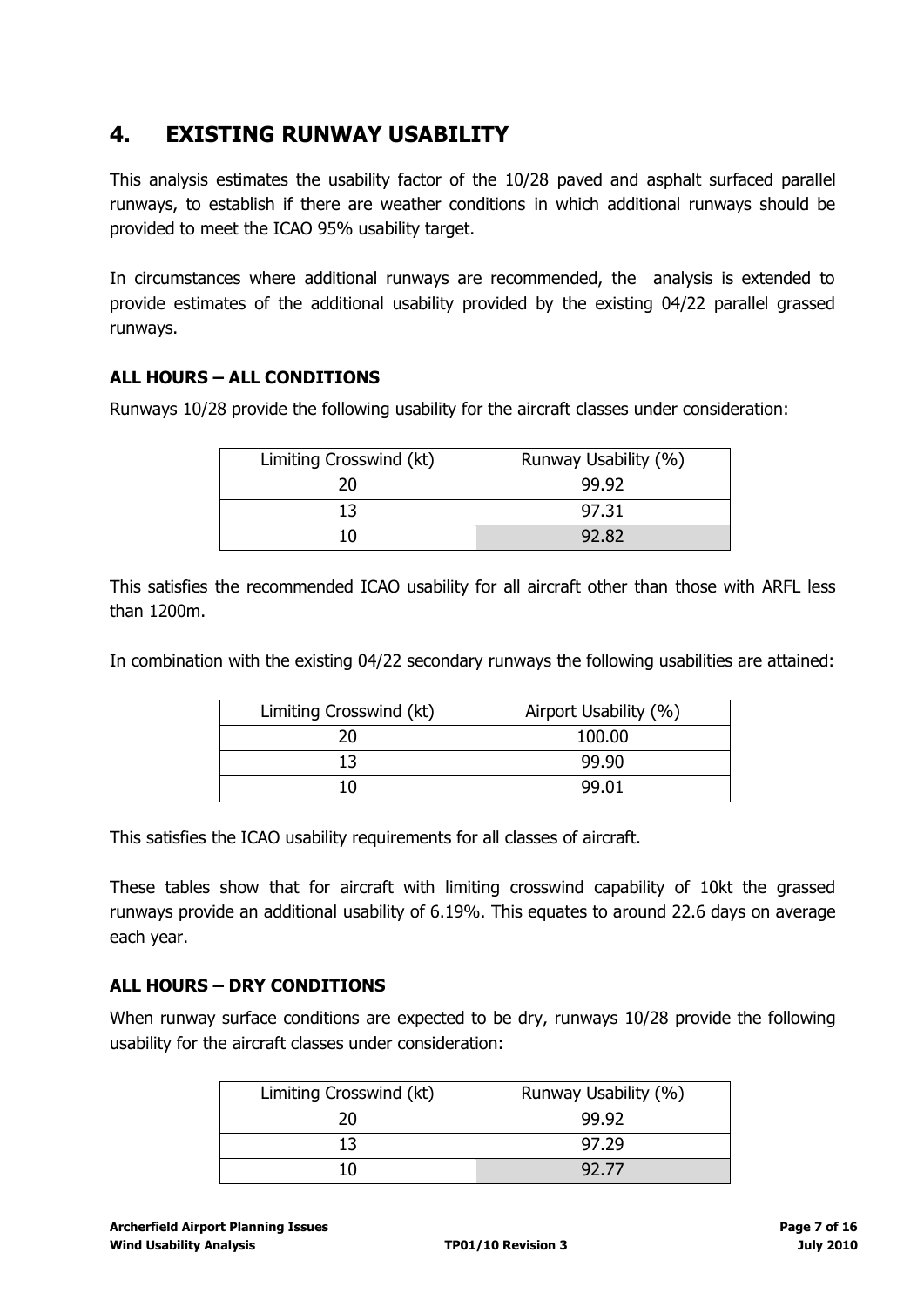This satisfies the recommended ICAO usability for all aircraft other than those with ARFL less than 1200m.

In combination with the existing 04/22 secondary runways the following usabilities are attained:

| Limiting Crosswind (kt) | Airport Usability (%) |
|-------------------------|-----------------------|
| 20                      | 100.00                |
| 13                      | 99.90                 |
| 10                      | 99.02                 |

This satisfies the ICAO usability requirements for all classes of aircraft.

These tables show that for aircraft with limiting crosswind capability of 10kt the grassed runways provide an additional usability of 6.25% of the time when the runways are dry. This equates to around 22.2 "dry" days on average each year.

#### **ALL HOURS – WET CONDITIONS**

Runways 10/28 provide the following usability for the aircraft classes under consideration:

| Limiting Crosswind (kt) | Runway Usability (%) |
|-------------------------|----------------------|
| 20                      | 99.79                |
| 13                      | 97.90                |
|                         | 93.92                |

This satisfies the recommended ICAO usability for all aircraft other than those with ARFL less than 1200m.

In combination with the existing 04/22 secondary runways the following usabilities are attained:

| Limiting Crosswind (kt) | Airport Usability (%) |
|-------------------------|-----------------------|
| 20                      | 100.00                |
| 13                      | 99.78                 |
|                         | 98 37                 |

This satisfies the ICAO usability requirements for all classes of aircraft.

These tables show that for aircraft with limiting crosswind capability of 10kt the grassed runways provide an additional usability of 4.45% of the time when the runways are wet. This equates to around 0.4 "wet" days on average each year.

#### **DAY HOURS – ALL CONDITIONS**

Runways 10/28 provide the following usability for the aircraft classes under consideration: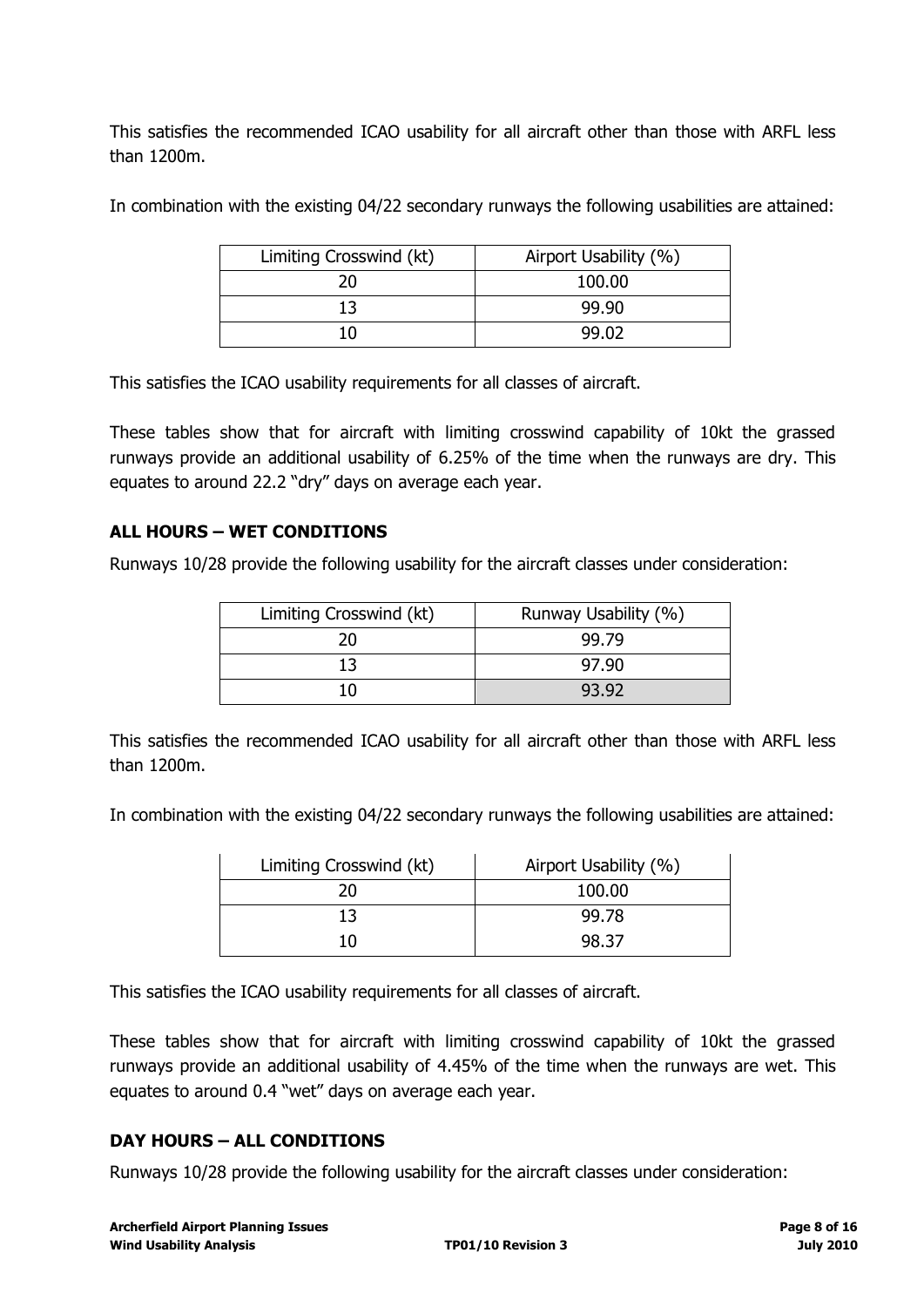| Limiting Crosswind (kt) | Runway Usability (%) |
|-------------------------|----------------------|
| 20                      | 99.84                |
| 13                      | 95.19                |
| חו                      | 87.63                |
|                         |                      |

This satisfies the recommended ICAO usability for all aircraft other than those with ARFL less than 1200m.

In combination with the existing 04/22 secondary runways the following usabilities are attained:

| Limiting Crosswind (kt) | Airport Usability (%) |
|-------------------------|-----------------------|
| 20.                     | 100.00                |
| 13                      | 99.93                 |
|                         | 99.34                 |

This satisfies the ICAO usability requirements for all classes of aircraft.

These tables show that for aircraft with limiting crosswind capability of 10kt the grassed runways provide an additional usability of 11.71% of the time in daylight hours. This equates to around 42.7 days on average each year.

#### **DAY HOURS – DRY CONDITIONS**

Runways 10/28 provide the following usability for the aircraft classes under consideration:

| Limiting Crosswind (kt) | Runway Usability (%) |
|-------------------------|----------------------|
| 20                      | 99.83                |
| 13                      | 95.13                |
| 10                      | 87.50                |

This satisfies the recommended ICAO usability for all aircraft other than those with ARFL less than 1200m.

In combination with the existing 04/22 secondary runways the following usabilities are attained:

| Limiting Crosswind (kt) | Airport Usability (%) |
|-------------------------|-----------------------|
| 20.                     | 100.00                |
| 13                      | 99.93                 |
| 10                      | 99.34                 |

This satisfies the ICAO usability requirements for all classes of aircraft.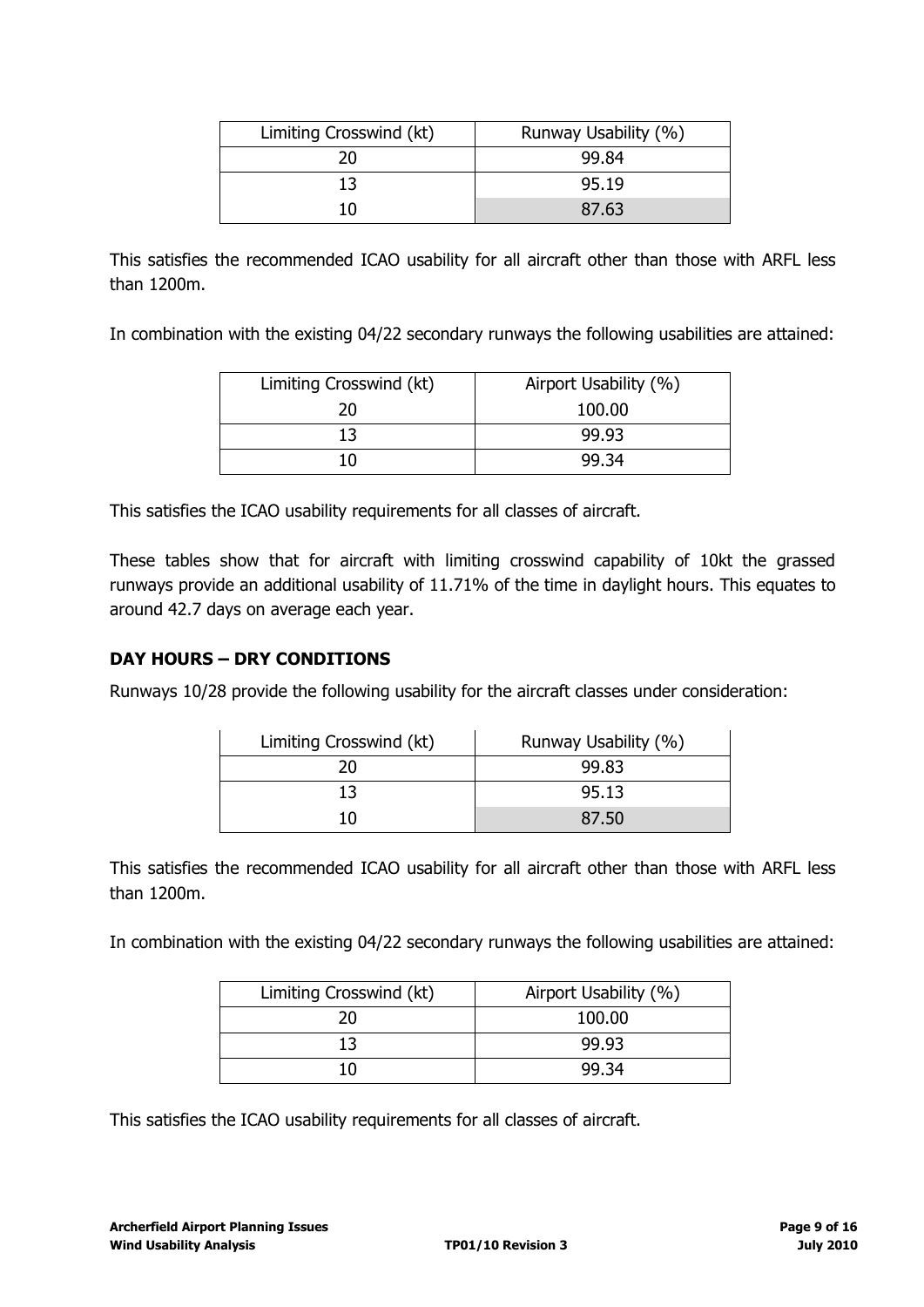These tables show that for aircraft with limiting crosswind capability of 10kt the grassed runways provide an additional usability of 11.84% of the time in daylight hours when the runways are dry. This equates to around 42.1 "dry" days on average each year.

#### **DAY HOURS – WET CONDITIONS**

Runways 10/28 provide the following usability for the aircraft classes under consideration:

| Runway Usability (%) |
|----------------------|
| 99.81                |
| 97.31                |
| 91.58                |
|                      |

This satisfies the recommended ICAO usability for all aircraft other than those with ARFL less than 1200m.

In combination with the existing 04/22 secondary runways the following usabilities are attained:

| Limiting Crosswind (kt) | Airport Usability (%) |
|-------------------------|-----------------------|
| 20                      | 100.00                |
| 13                      | 99.50                 |
| 10                      | 97.61                 |

This satisfies the ICAO usability requirements for all classes of aircraft.

These tables show that for aircraft with limiting crosswind capability of 10kt the grassed runways provide an additional usability of 6.03% of the time in daylight hours when the runways are wet. This equates to around 0.6 "wet" days on average each year.

#### **NIGHT HOURS – ALL CONDITIONS**

Runways 10/28 provide the following usability for the aircraft classes under consideration:

| Limiting Crosswind (kt) | Runway Usability (%) |
|-------------------------|----------------------|
| 20                      | 99.99                |
| 13                      | 99.42                |
| 10                      | 97.92                |

This satisfies the recommended ICAO usability for all aircraft classes of aircraft. This supports the current situation where the existing 04/22 secondary runways are not available for operations at night

#### **NIGHT HOURS – DRY CONDITIONS**

Runways 10/28 provide the following usability for the aircraft classes under consideration: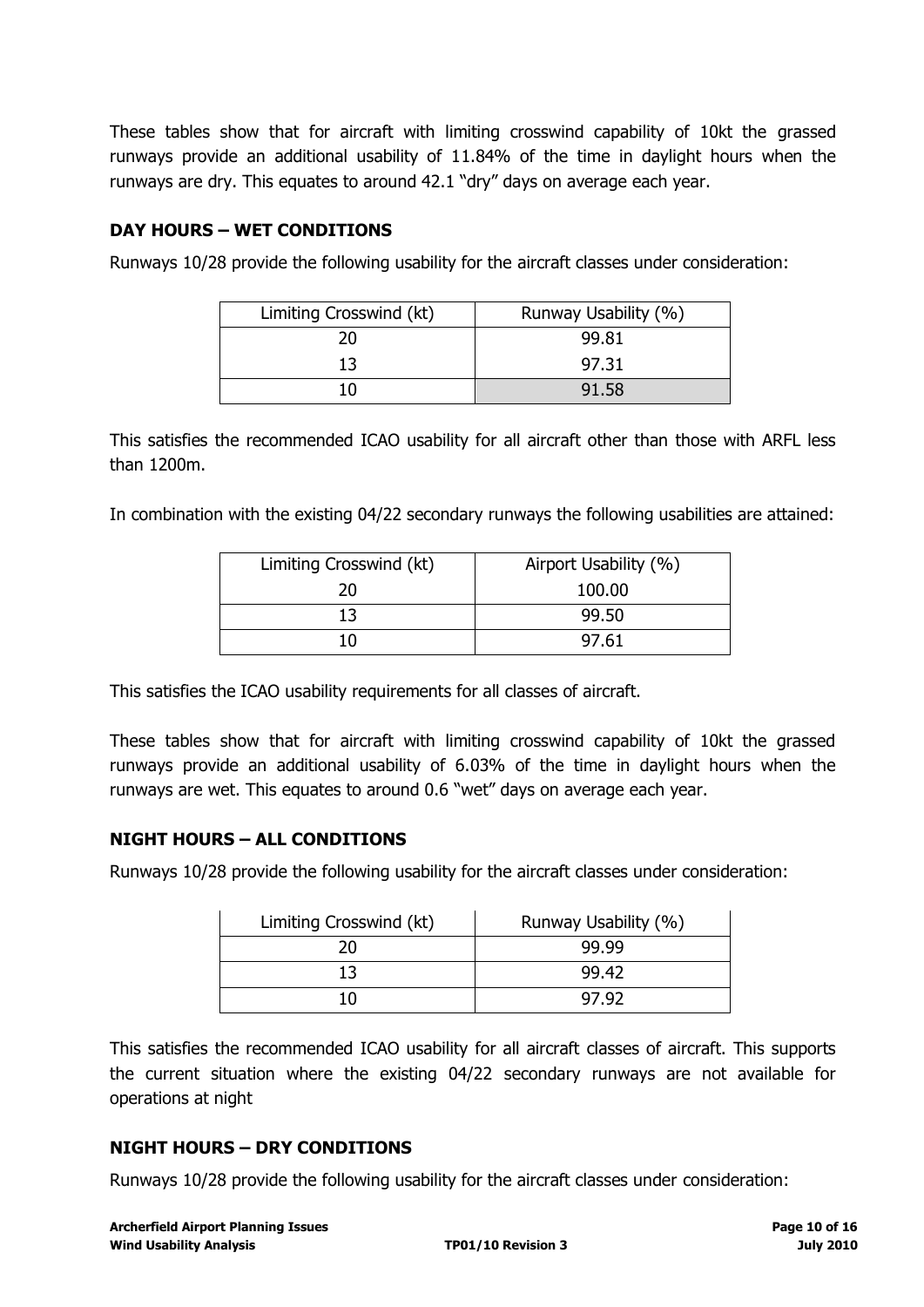| Limiting Crosswind (kt) | Runway Usability (%) |
|-------------------------|----------------------|
| 20                      | 100.00               |
| 13                      | 99.44                |
| 10                      | 97.98                |
|                         |                      |

This satisfies the recommended ICAO usability for all classes of aircraft.

#### **NIGHT HOURS – WET CONDITIONS**

Runways 10/28 provide the following usability for the aircraft classes under consideration:

| Limiting Crosswind (kt) | Runway Usability (%) |
|-------------------------|----------------------|
| ንበ                      | 99.77                |
|                         | 98.38                |
| ۱Λ                      | 95.97                |

This satisfies the recommended ICAO usability for all classes of aircraft.

#### **OBSERVATIONS AND RECOMMENDATIONS**

This analysis indicates that for planning purposes the 10/28 parallel runways satisfy the ICAO 95% usability factor for all aircraft operating at night and, in daylight hours, for all aircraft other than those with a 10kt crosswind limitation.

As these paved/asphalt surfaced runways represent a significant investment in key infrastructure this finding lends support to the proposition that they be regarded as a fixed asset for the purposes of airport planning.

ICAO recommends that additional runways be provided for daytime use to increase the overall usability for this class of aircraft. This confirms that only runways 10/28 need to be lit for aircraft operations at night.

The 04/22 secondary runways increase daytime usability for 10kt crosswind limited aircraft by nearly 43 days on average each year. Even so, as the runways accommodate only 10% of total traffic on average, it is reasonable for them to be retained as natural surfaced, or grassed for the current numbers of aircraft movements.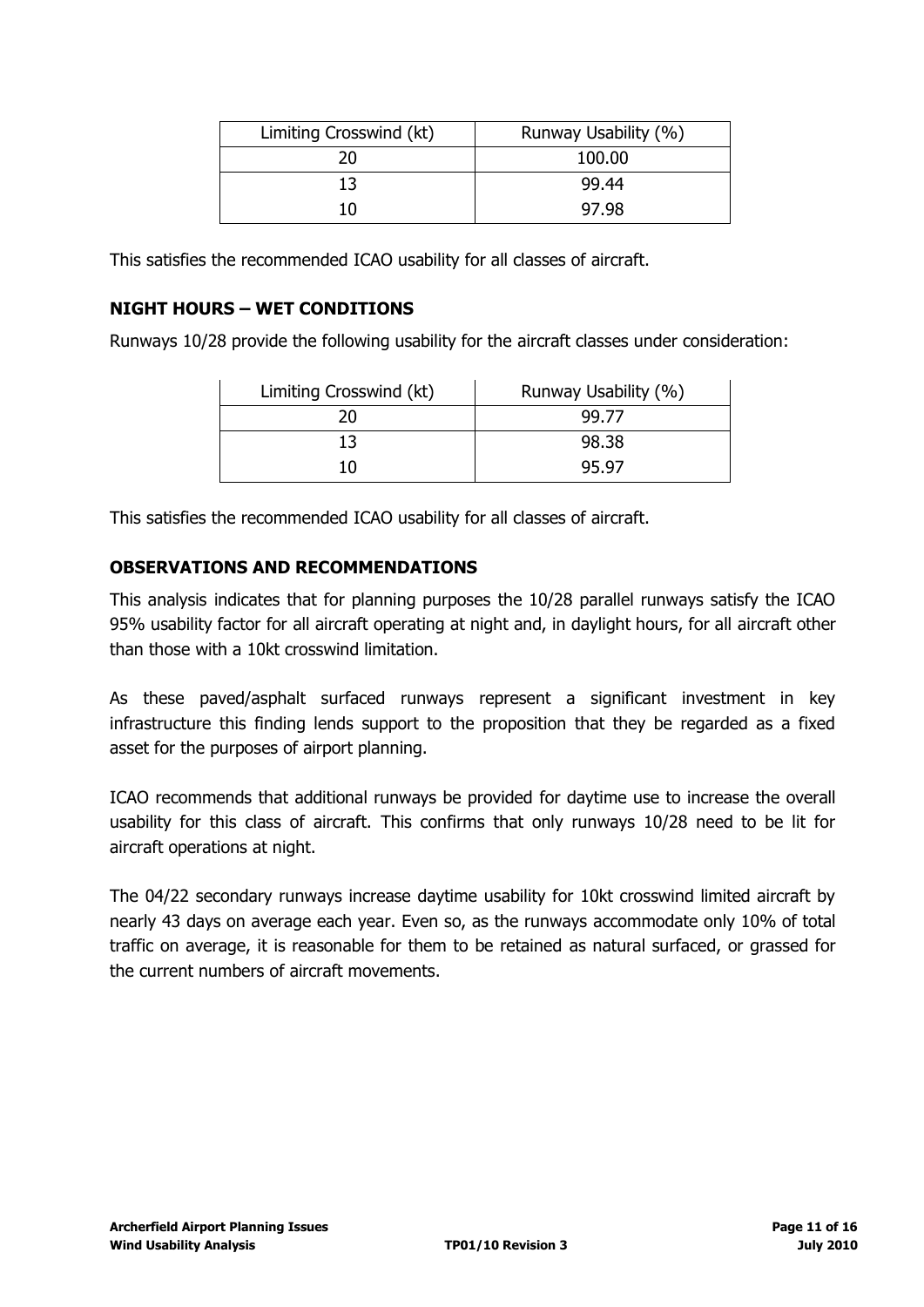### <span id="page-11-0"></span>**5. OPTIMAL RUNWAY USABILITY**

This analysis assumes retention of the 10/28 parallel runways and determines the optimal alignment of secondary runways i.e. the secondary runway orientation which provides the maximum estimate of usability for 10kt crosswind limited aircraft in the range of wind conditions experienced at the site.

The optimal secondary runway direction is expressed as degrees relative to Magnetic North, i.e. degrees Magnetic (°M).

This estimate of usability factor is confined to the use of day hours wind speed and direction data as the previous analysis has shown that the secondary runways are required only for daytime use.

#### **DAY HOURS – DRY CONDITIONS**

When runway surface conditions are expected to be dry the optimal runway direction is:

| Runway Direction (°M) | <b>Runway Designation</b> | Runway Usability (%) |
|-----------------------|---------------------------|----------------------|
| 022/202               | 02/20                     | 99.68                |

This provides a marginal increase in usability of 0.34% compared with the existing 04/22 secondary runways. This equates to around 1.2 days on average each year.

#### **DAY HOURS – WET CONDITIONS**

When runway surface conditions are expected to be wet the optimal runway direction is:

| Runway Direction (°M) | <b>Runway Designation</b> | Runway Usability (%) |
|-----------------------|---------------------------|----------------------|
| 180/360               | 18/36                     | 99.07                |

This provides an increase in usability of 1.46% compared with the existing 04/22 secondary runways. This equates to around 0.1 day on average each year.

#### **OBSERVATIONS AND RECOMMENDATIONS**

This analysis indicates that for planning purposes the estimated usability factor is maximised for secondary runways aligned north-south, and designated 180/360, at times when the runway surface is expected to be wet.

Wet runway surface conditions are an important consideration as this is when;

- the availability of natural surface runways is most threatened; and
- pilots are likely to have increased difficulty in controlling their aircraft in limiting crosswind conditions.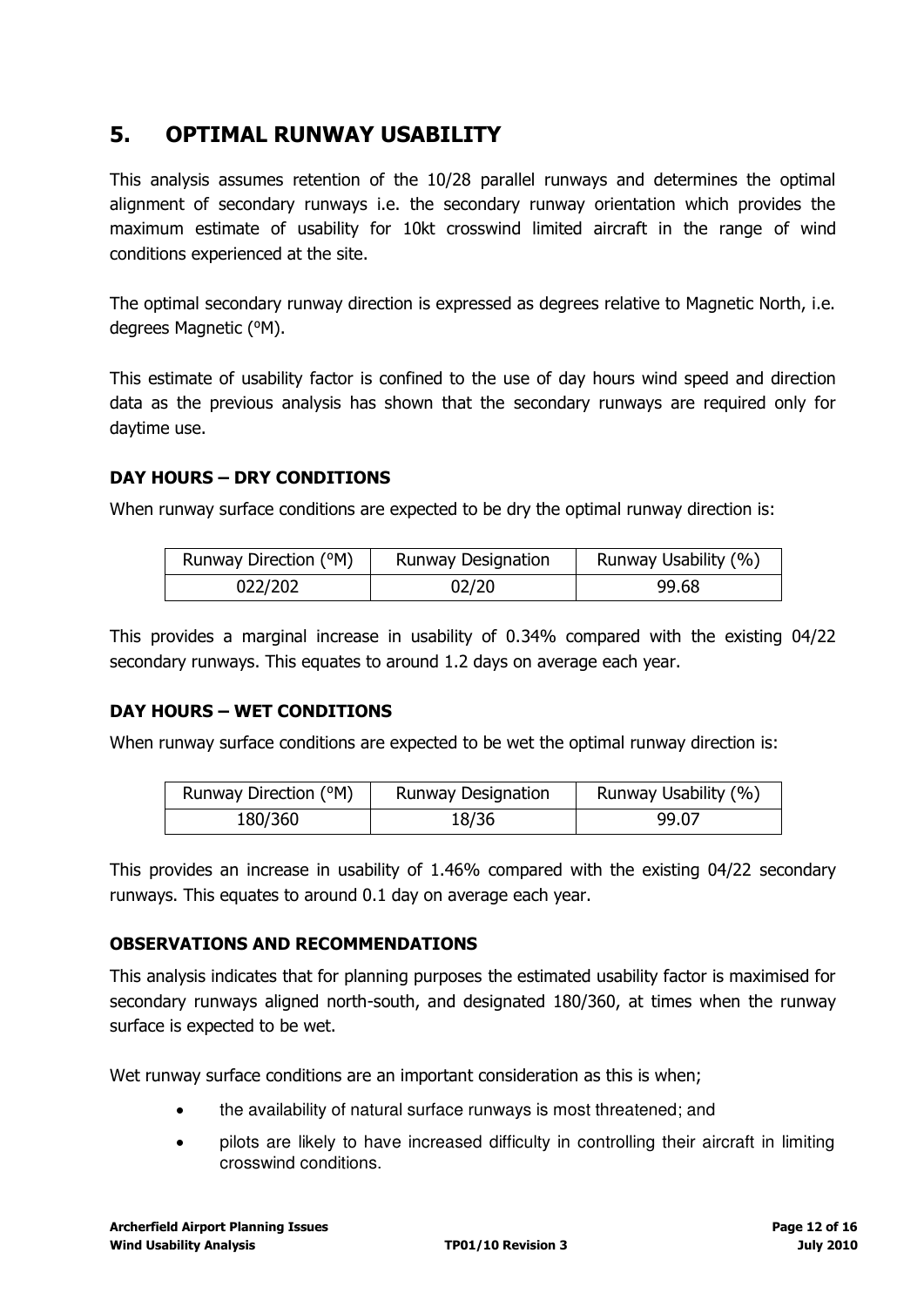Where the runway surface is expected to be dry the estimated usability factor is maximised for secondary runways aligned 022/202<sup>o</sup>M, and designated 02/20.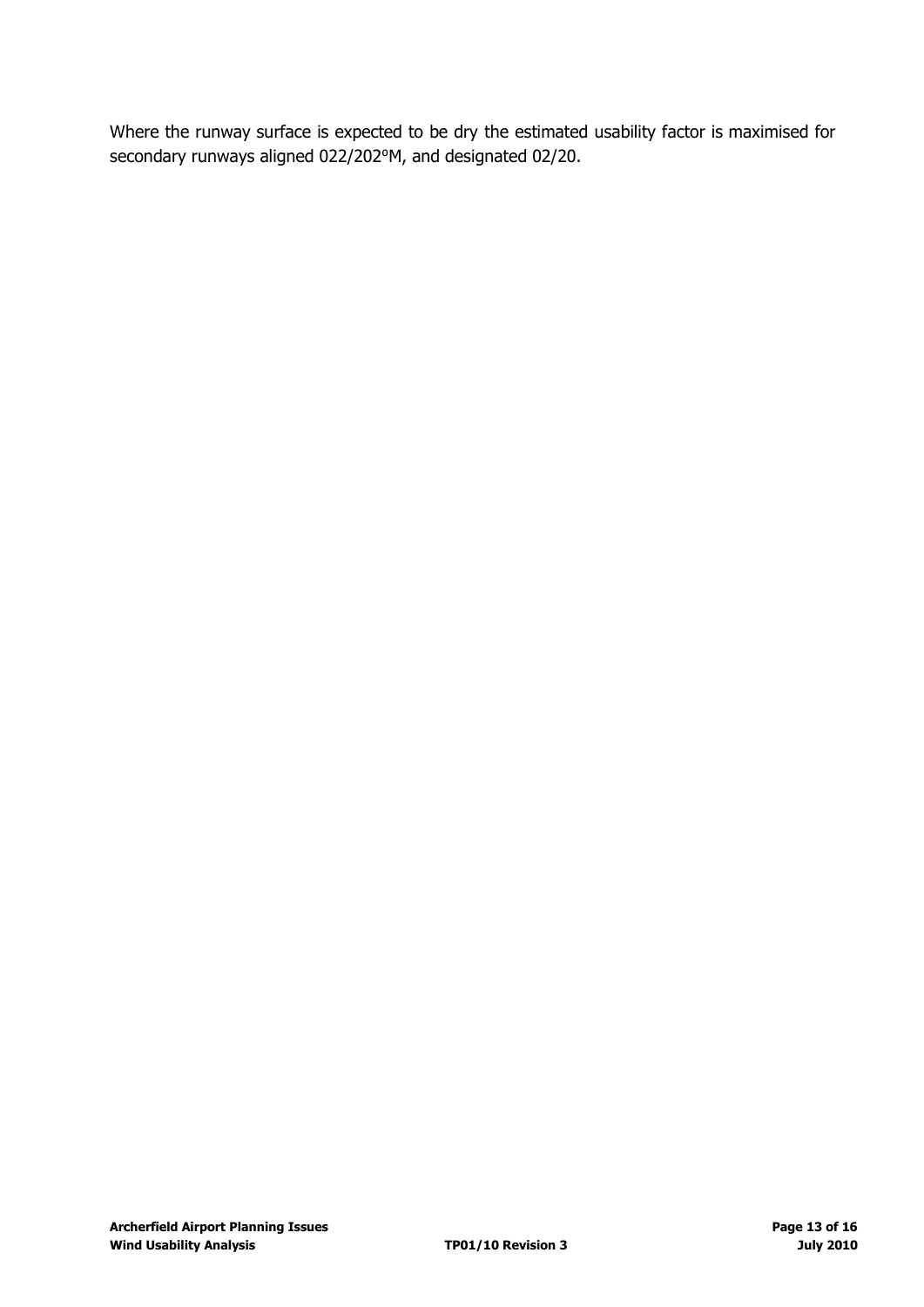## <span id="page-13-0"></span>**6. SECONDARY RUNWAY OPTIONS**

This analysis also assumes retention of the 10/28 parallel runways and determines if, for 10kt crosswind limited aircraft, alternative secondary runways orientations will provide an estimated usability factor equivalent to or greater than the estimated usability of the existing runway system.

This usability estimate is also confined to the use of day hours wind speed and direction data as the previous analysis has shown that the secondary runways are required only for daytime use.

This criteria is satisfied where the estimated usability is 99.34% or greater in conditions where the runway surface is likely to be dry, and 97.61% or greater where the runway surface is likely to be wet.

### **DAY HOURS – DRY CONDITIONS**

When runway surface conditions are expected to be dry, the usability criteria are satisfied for the following range of runway directions:

| Runway Direction (°M) | <b>Runway Designation</b> | Runway Usability (%) |
|-----------------------|---------------------------|----------------------|
| 180/360               | 18/36                     | 99.61                |
| 010/190               | 01/19                     | 99.64                |
| 020/200               | 02/20                     | 99.68                |
| 030/210               | 03/21                     | 99.63                |
| 040/220               | 04/22                     | 99.34                |

This shows that any secondary runway direction between a north-south orientation – designated 18/36 – and 039/219°M will provide a greater estimate of overall usability than the existing 04/22 parallels. Near optimal usability is achieved if the secondary runways are oriented between 010/190 and 030/210<sup>o</sup>M. Even a runway oriented 180/360<sup>o</sup>M provides a marginal increase in estimated usability of 0.27% compared with the existing 04/22 secondary runways. This equates to around 1.0 "dry" day on average each year.

### **DAY HOURS – WET CONDITIONS**

When runway surface conditions are expected to be wet, the usability criteria are satisfied for the following range of runway directions:

| Runway Direction (°M) | <b>Runway Designation</b> | Runway Usability (%) |
|-----------------------|---------------------------|----------------------|
| 180/360               | 18/36                     | 99.07                |
| 010/190               | 01/19                     | 99.03                |
| 020/200               | 02/20                     | 98.99                |
| 030/210               | 03/21                     | 98.63                |
| 040/220               | 04/22                     | 97.61                |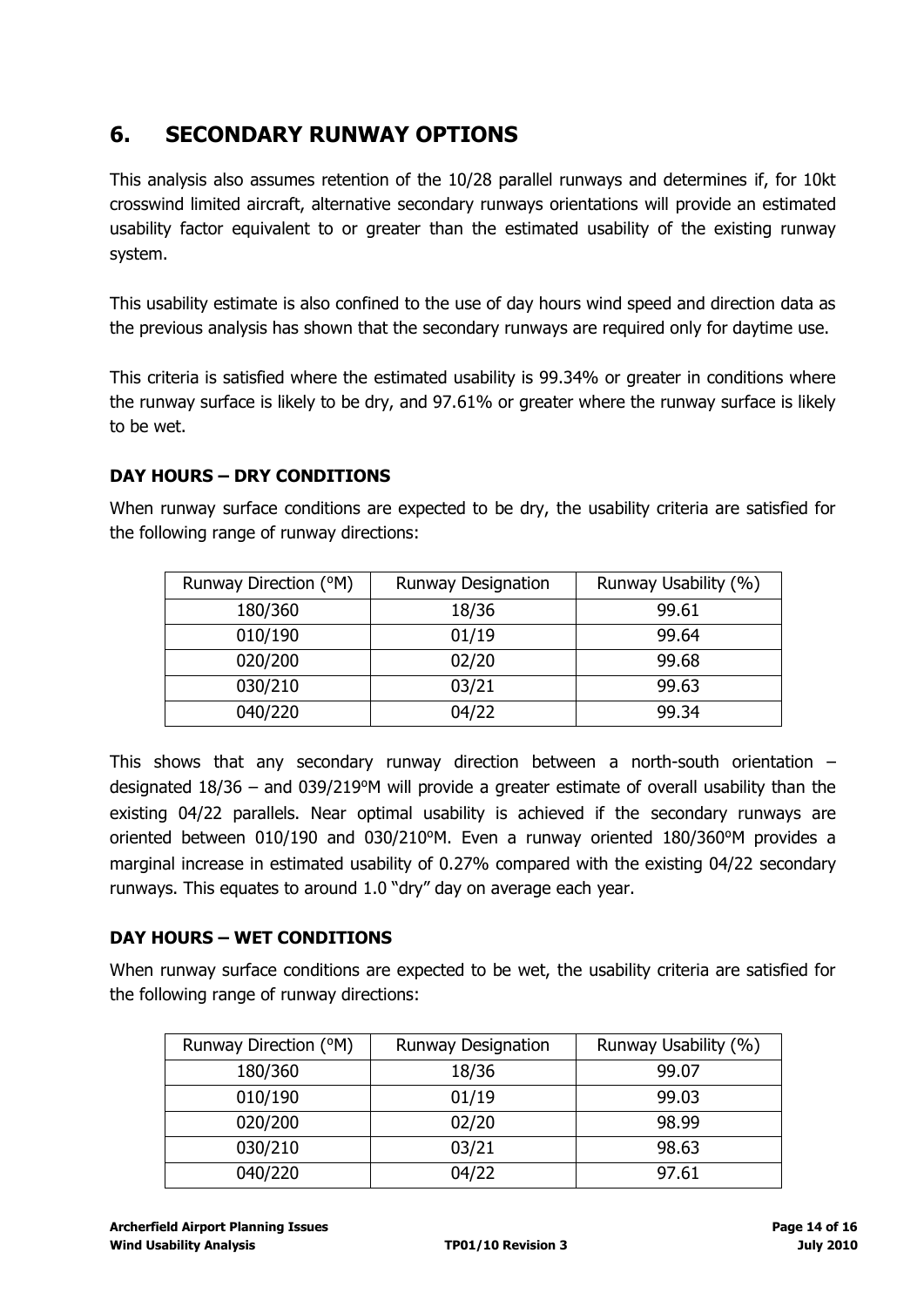This shows that a secondary runway direction oriented north-south – designated 18/36 –will provide an increase in estimated usability of 1.46% compared with the existing 04/22 secondary runways. This equates to around 0.1 "wet" day on average each year.

#### **OBSERVATIONS AND RECOMMENDATIONS**

The secondary runways could be re-oriented to provide some marginal improvement in estimated usability in the range of wind conditions experienced at the site. Runways oriented in the range  $010/190$  to  $030/210^{\circ}$ M will provide optimal usability when the runway surface conditions are expected to be dry. On the other hand an orientation in the range 180/360 to 010/190°M will optimise usability when the runway surface conditions are wet.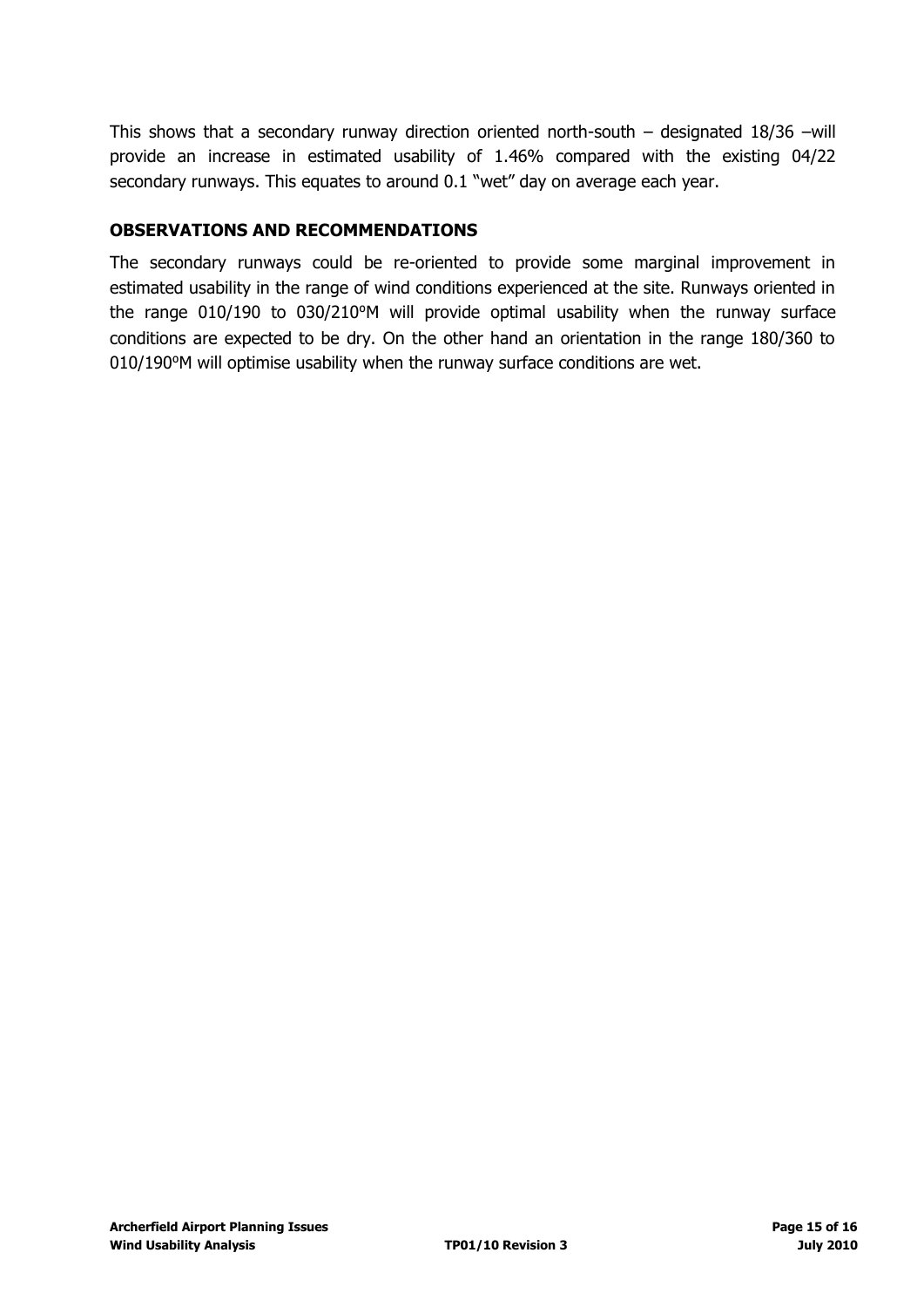# <span id="page-15-0"></span>**7. CONCLUSIONS**

The existing 10/28 paved and asphalt surfaced runway system represent a significant financial investment and should desirably be retained. This is justified by reference to wind data for the site recorded by BOM.

A detailed analysis of 16 years climate data has shown that these runways satisfy the ICAO 95% usability factors for all aircraft operating at night and, in daylight hours, for all aircraft other than those with a 10kt crosswind limitation.

ICAO recommends that additional runways should be provided for daytime use to increase the estimated usability factor for this class – the smaller aircraft typically used at Archerfield, either privately or in flying training.

By day, the existing 04/22 parallels are estimated to increase overall usability for these aircraft by 11.8% of the time when the runway surface is expected to be dry, and 6.0% of the time when the runway surface is expected to be wet.

Alternative secondary runway directions in the range 180/360 to 030/210<sup>o</sup>M will provide near to optimal usability, with the range 010/190 to 130/210<sup>o</sup>M preferable in dry runway conditions and  $180/360$  to  $010/190$ °M in wet runway conditions.

The latter may be preferable as pilots are likely to experience greater difficulty in landing with a crosswind on wet runways.

For planning purposes practical alternatives to the existing secondary runways are available which retain or increase the estimated usability factor of the runway system. While the estimated gains are marginal, an alternative secondary runway direction may nevertheless be justified by broader planning considerations.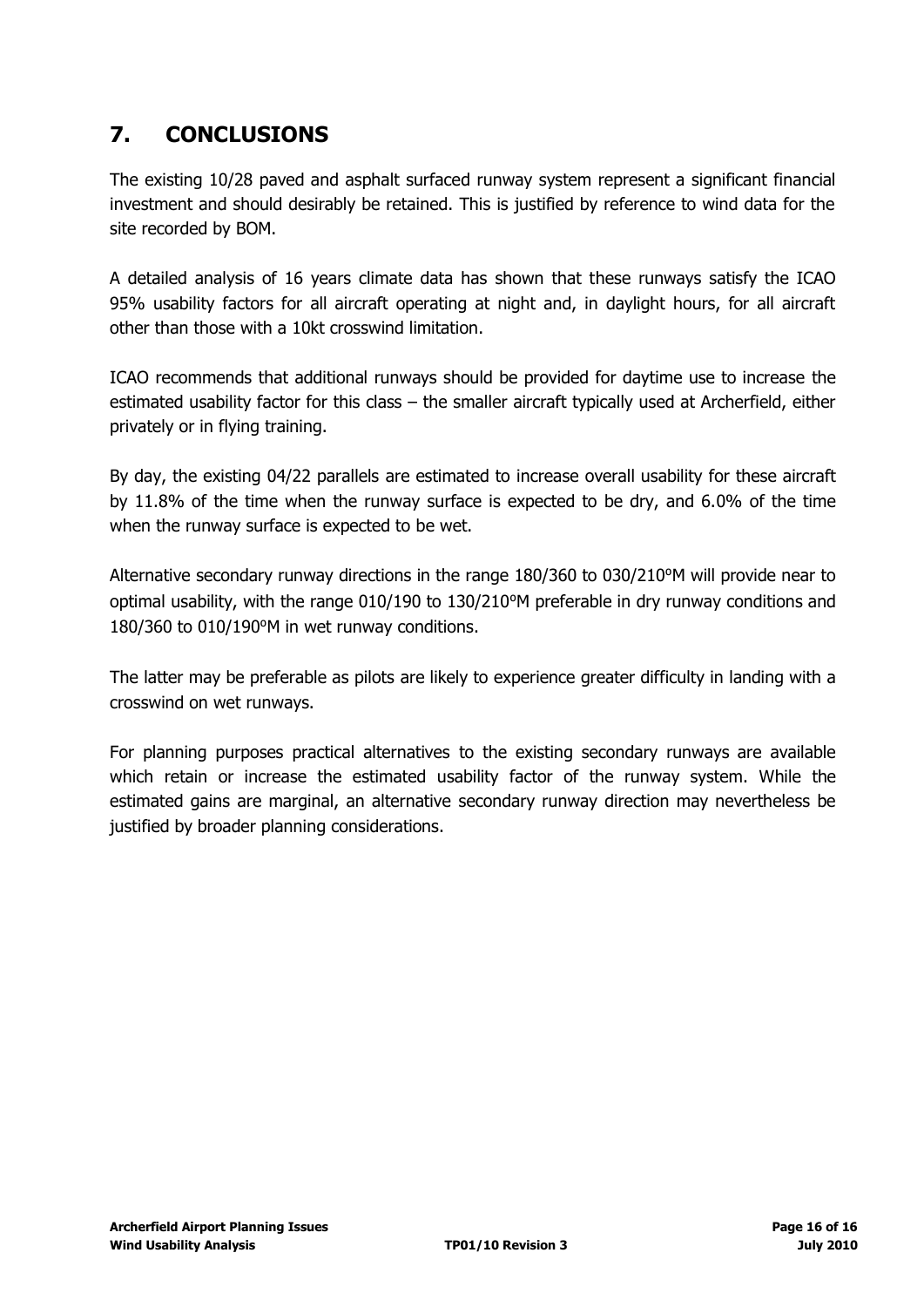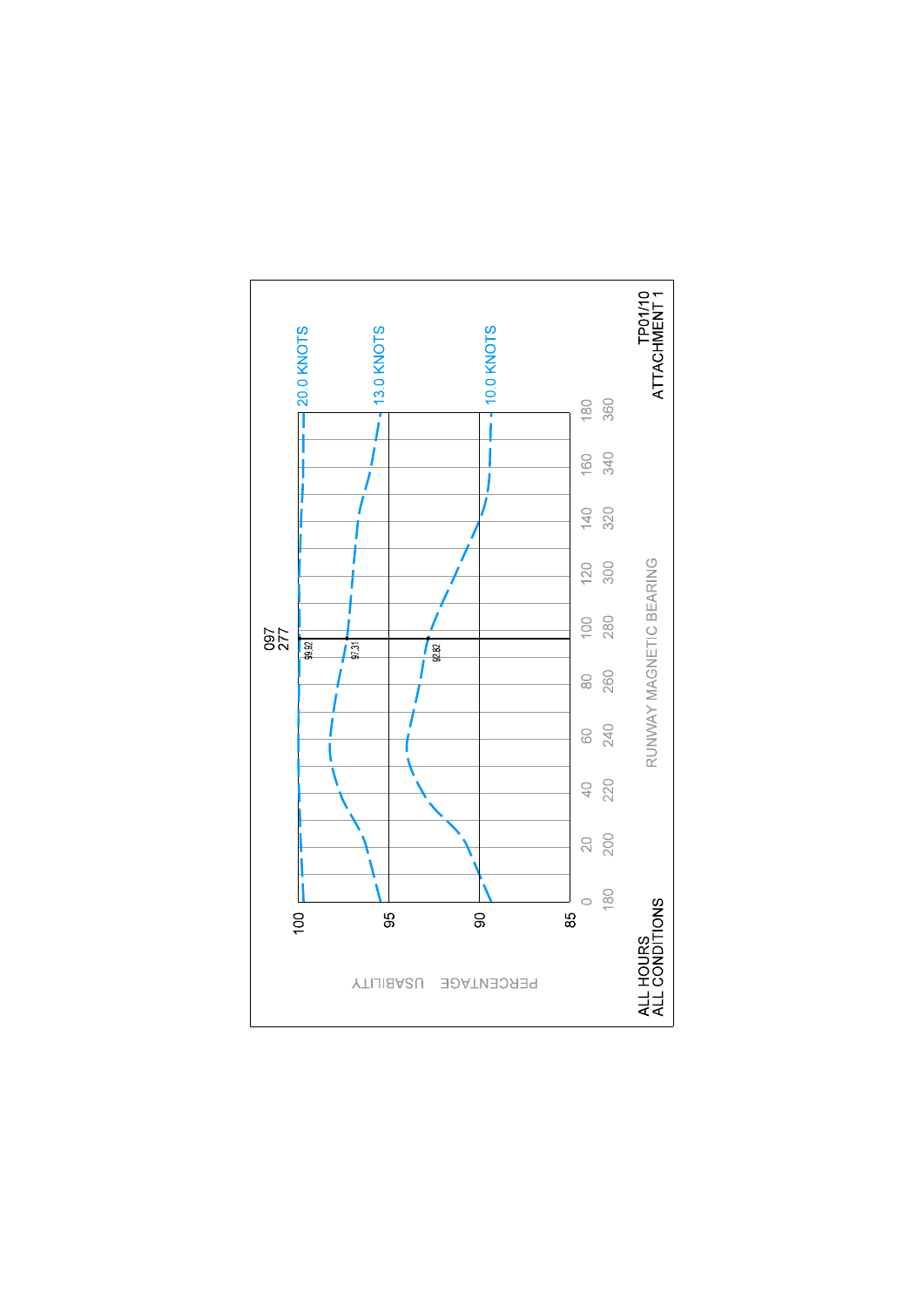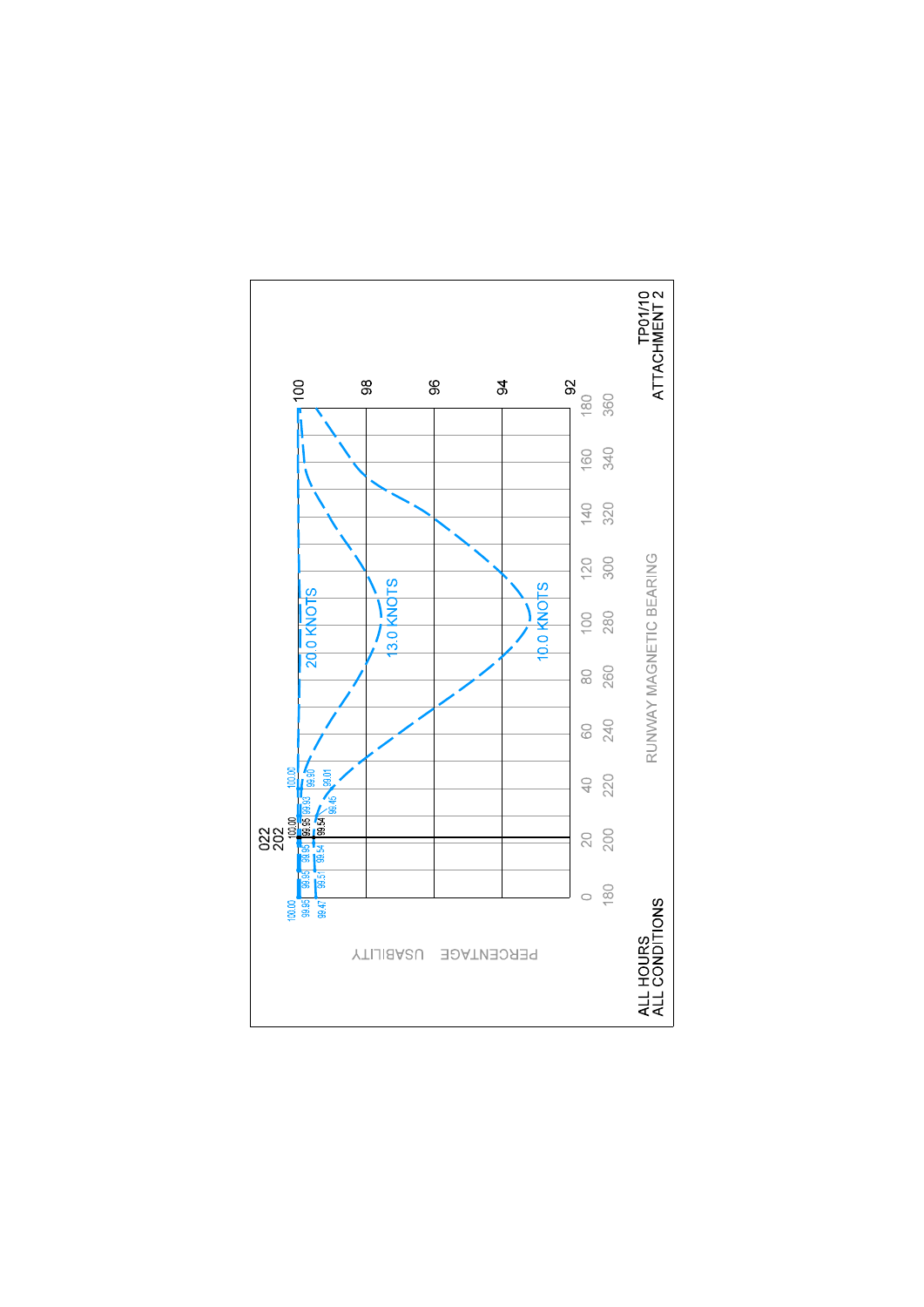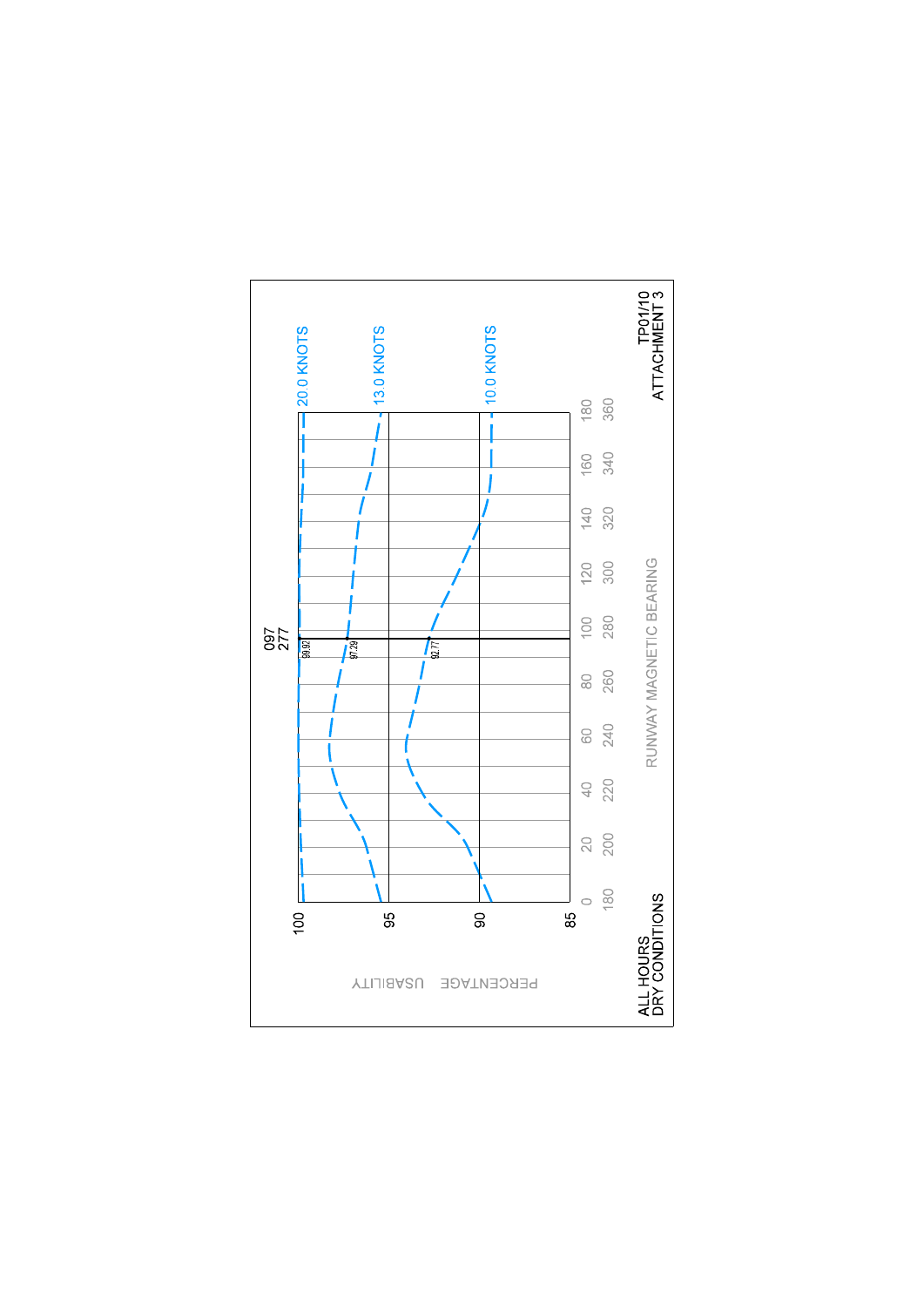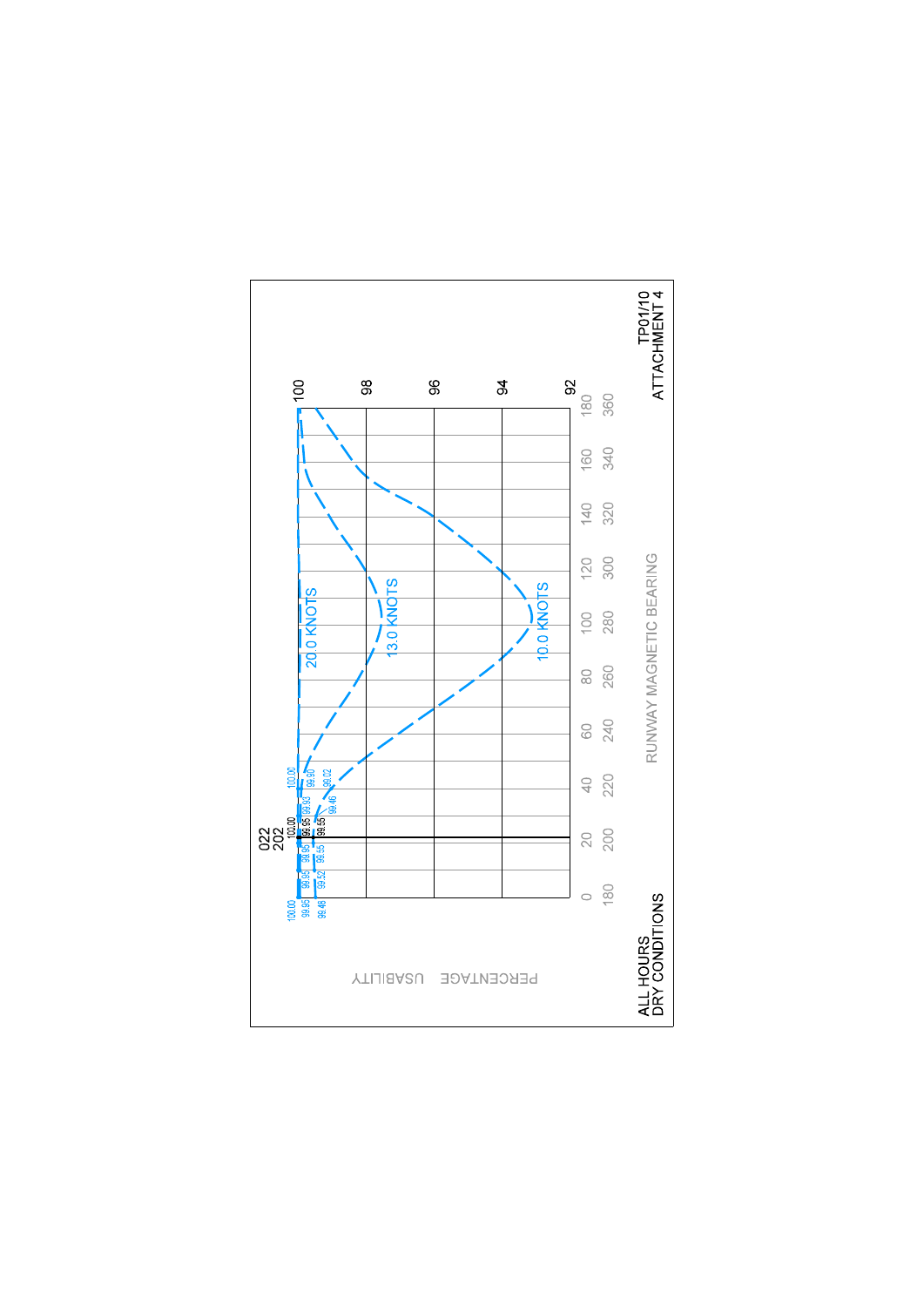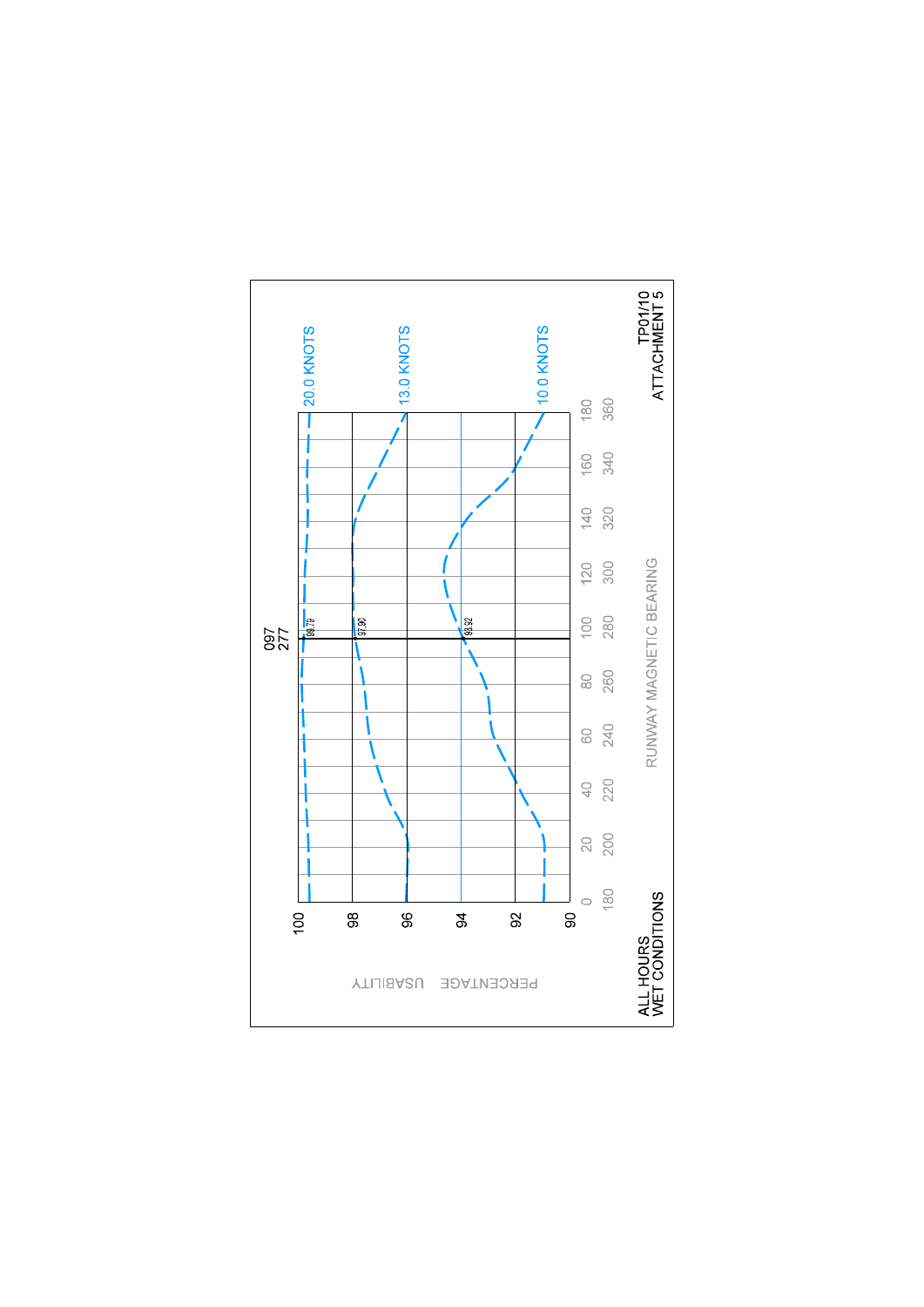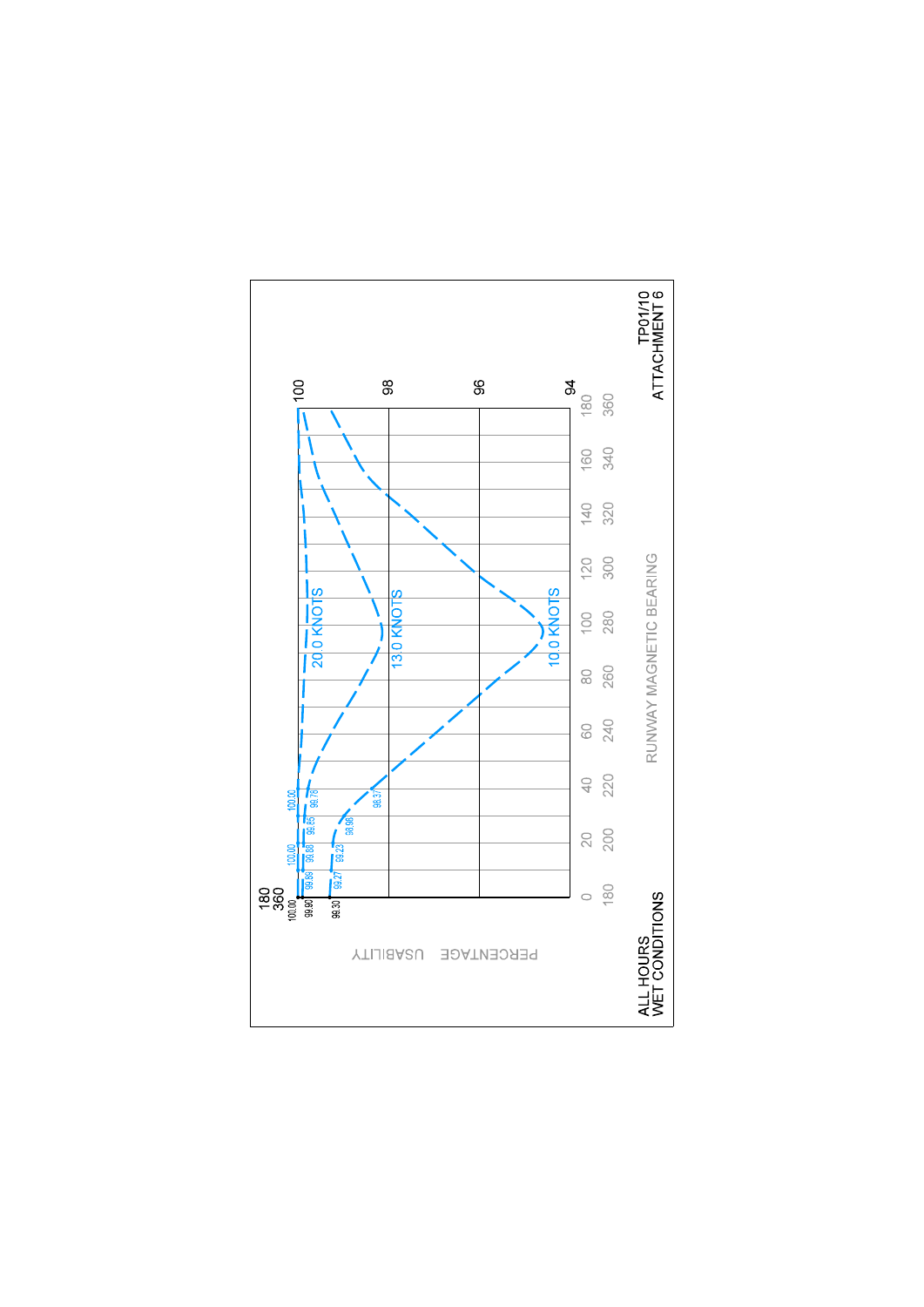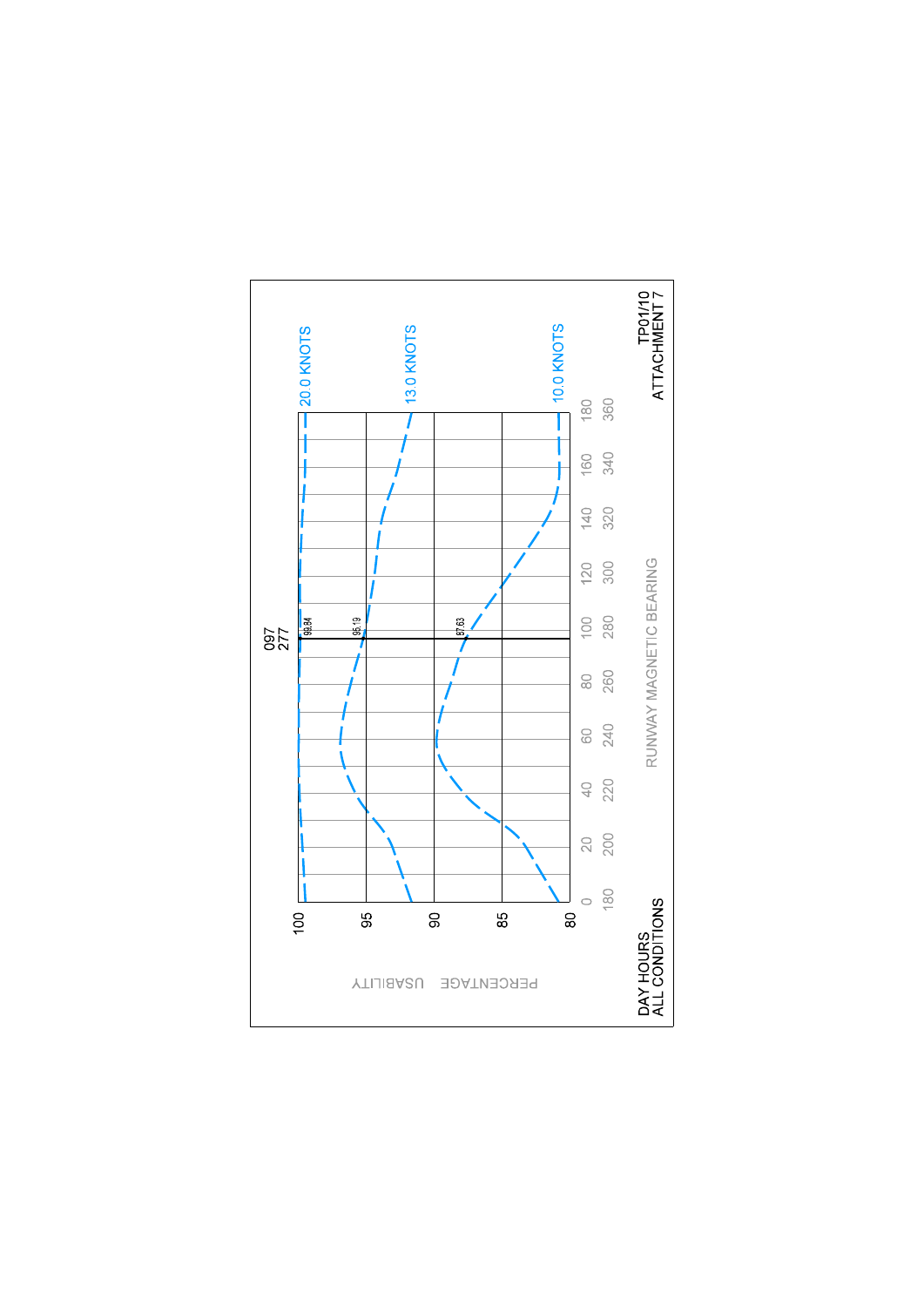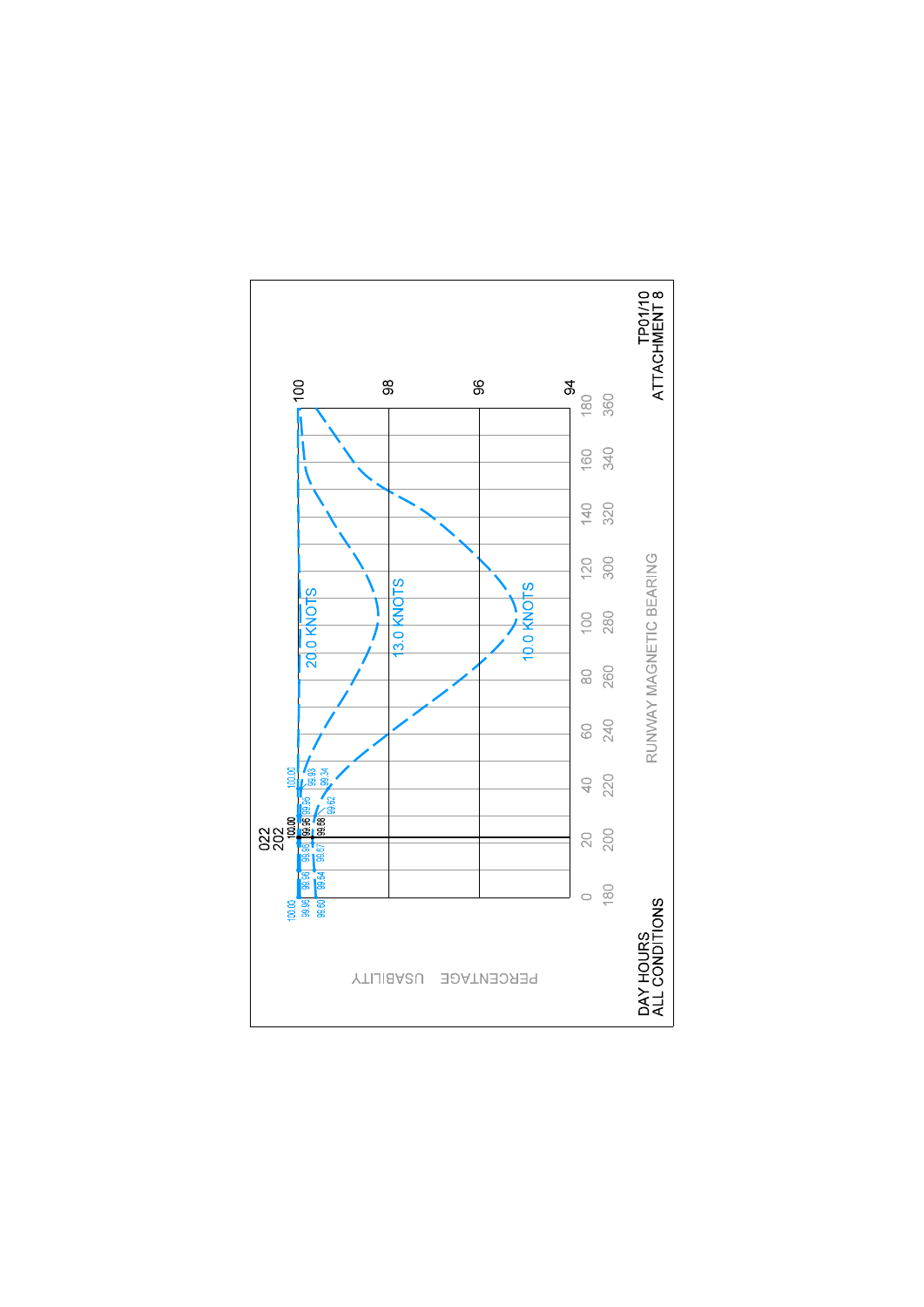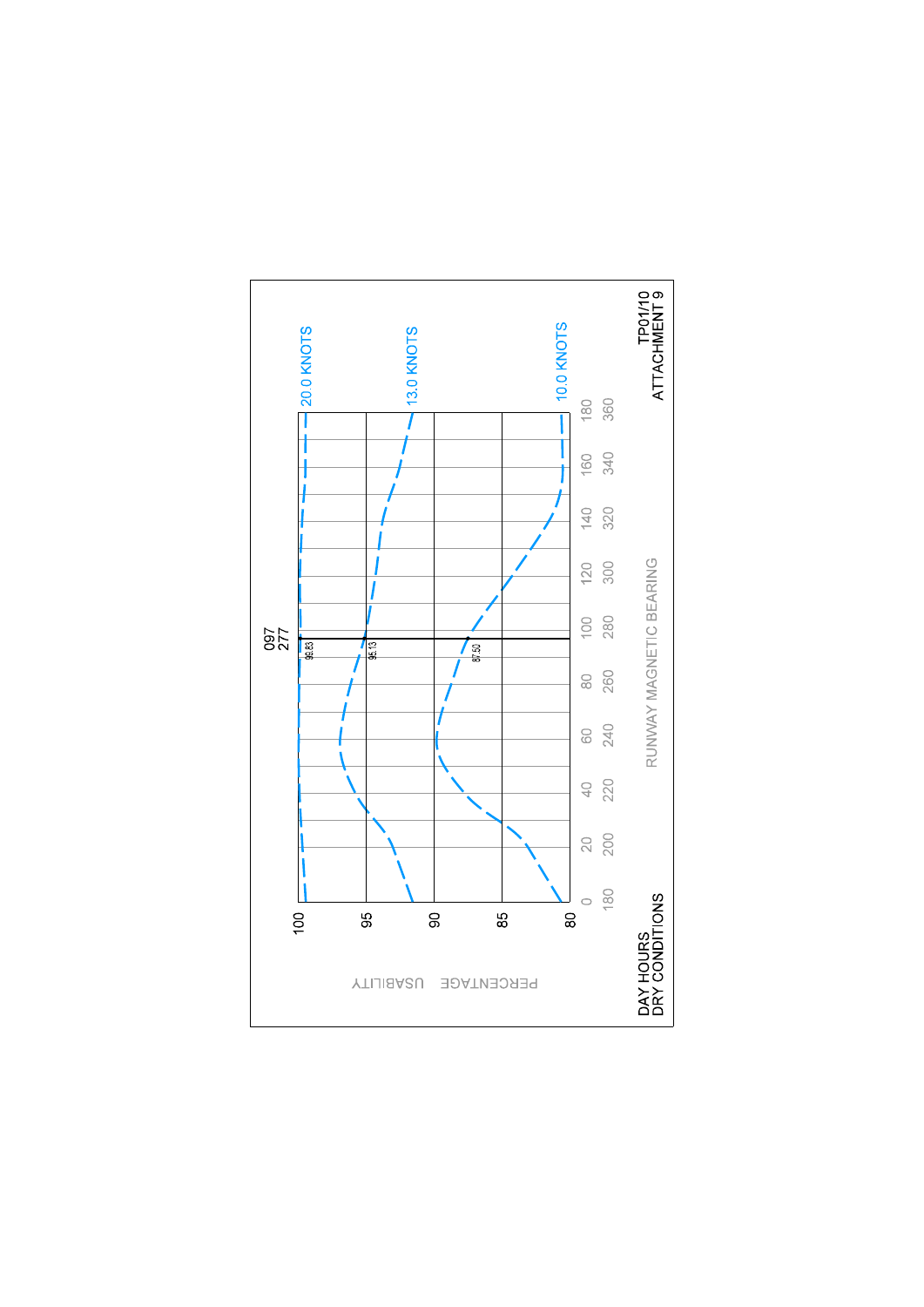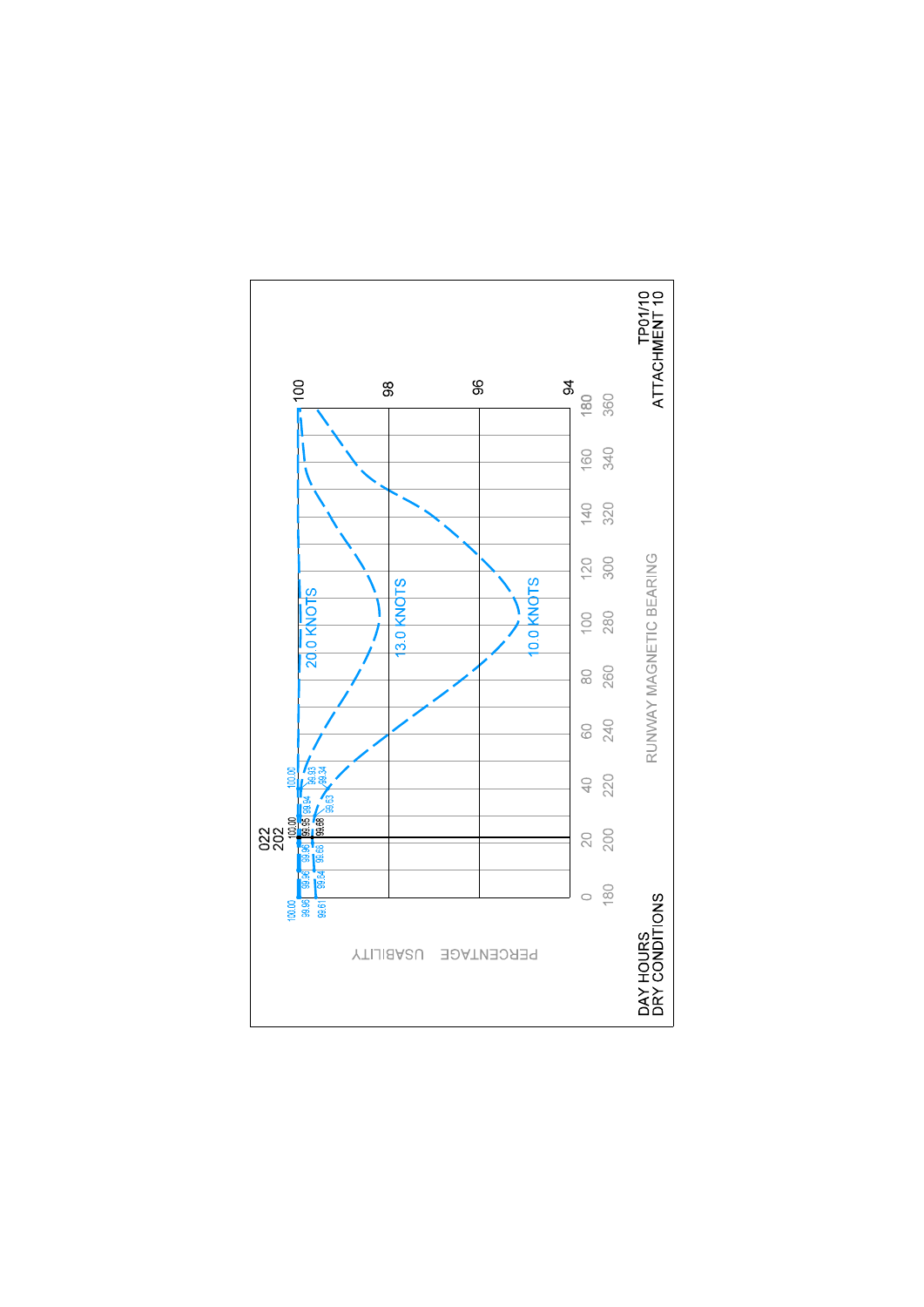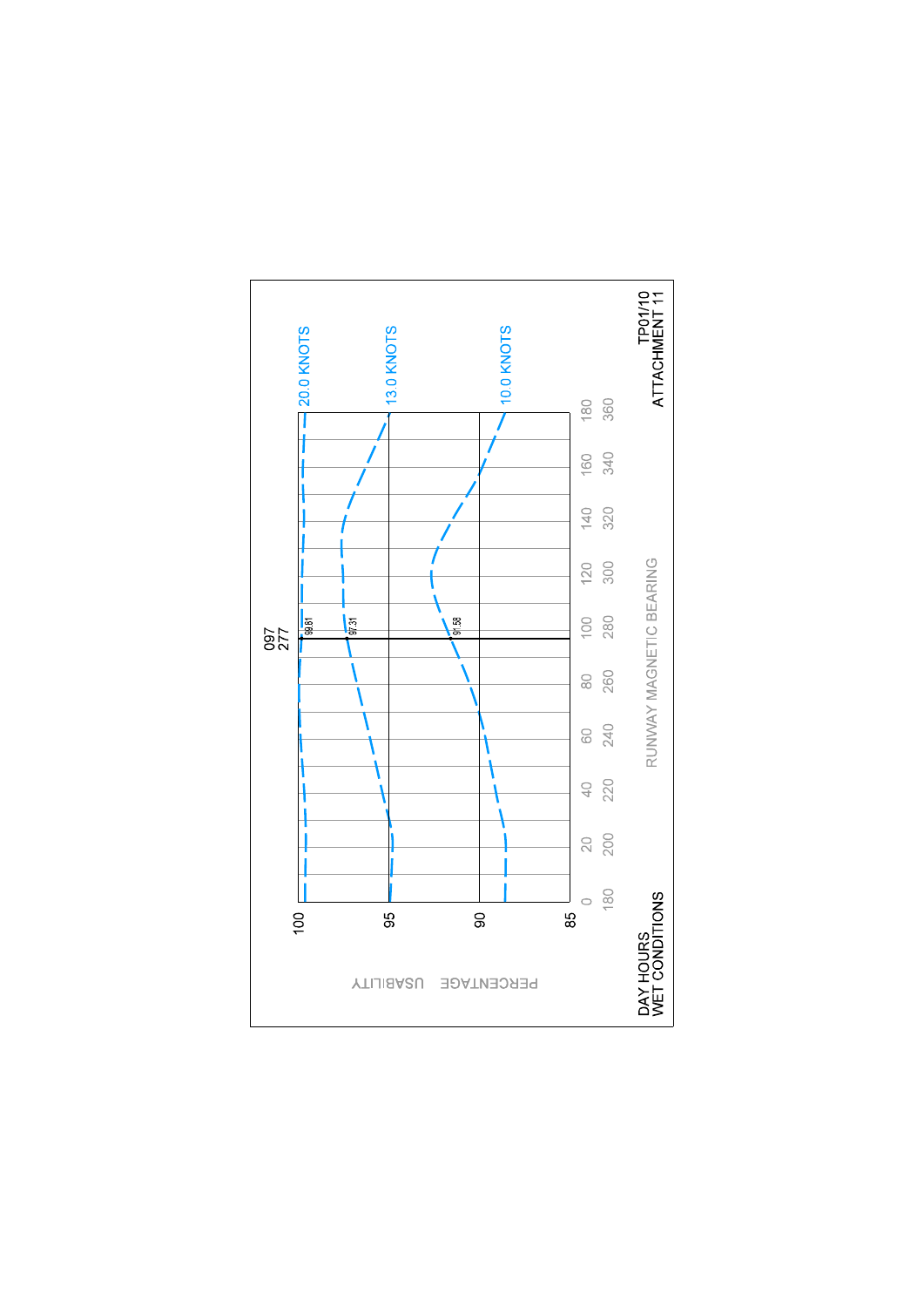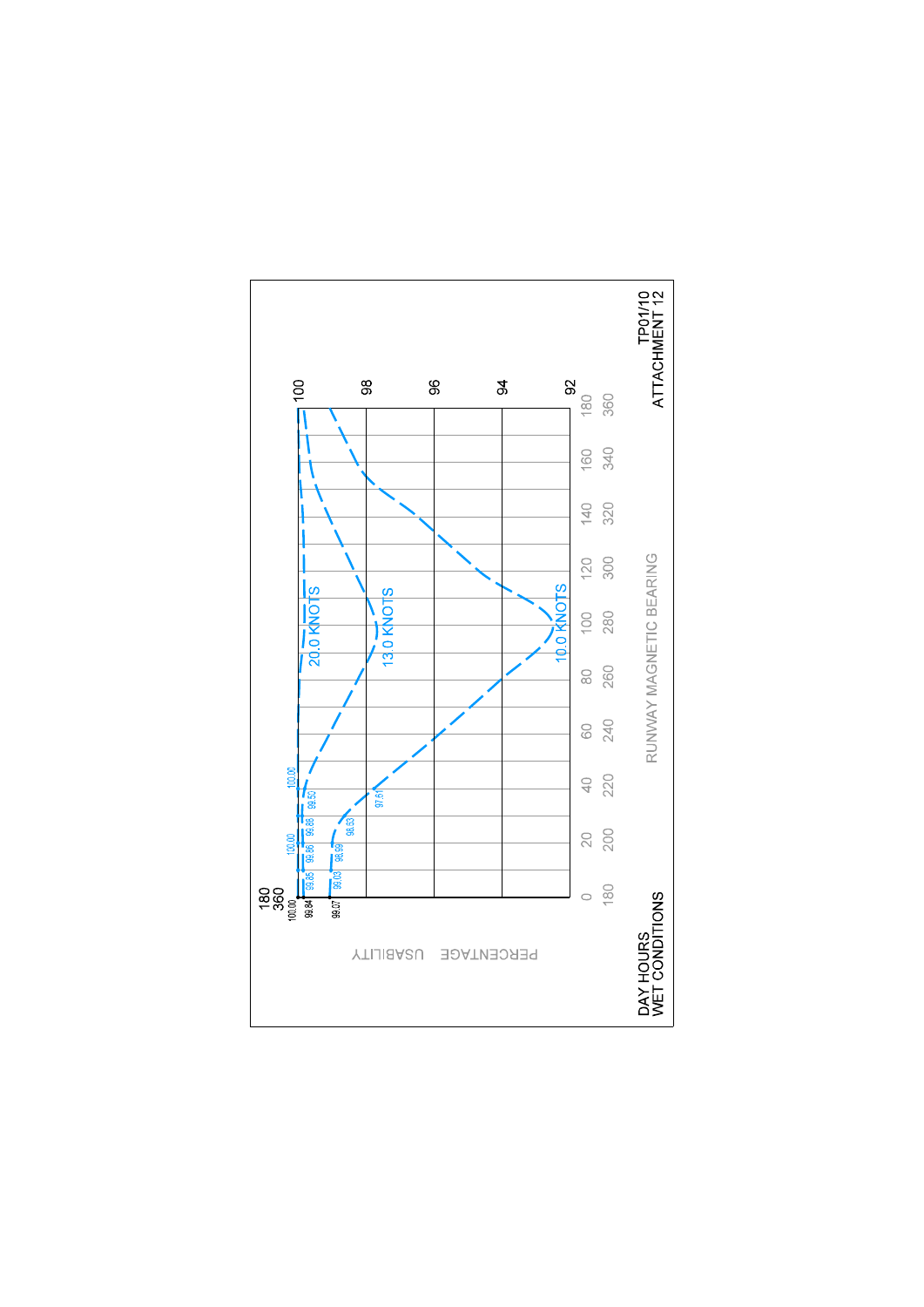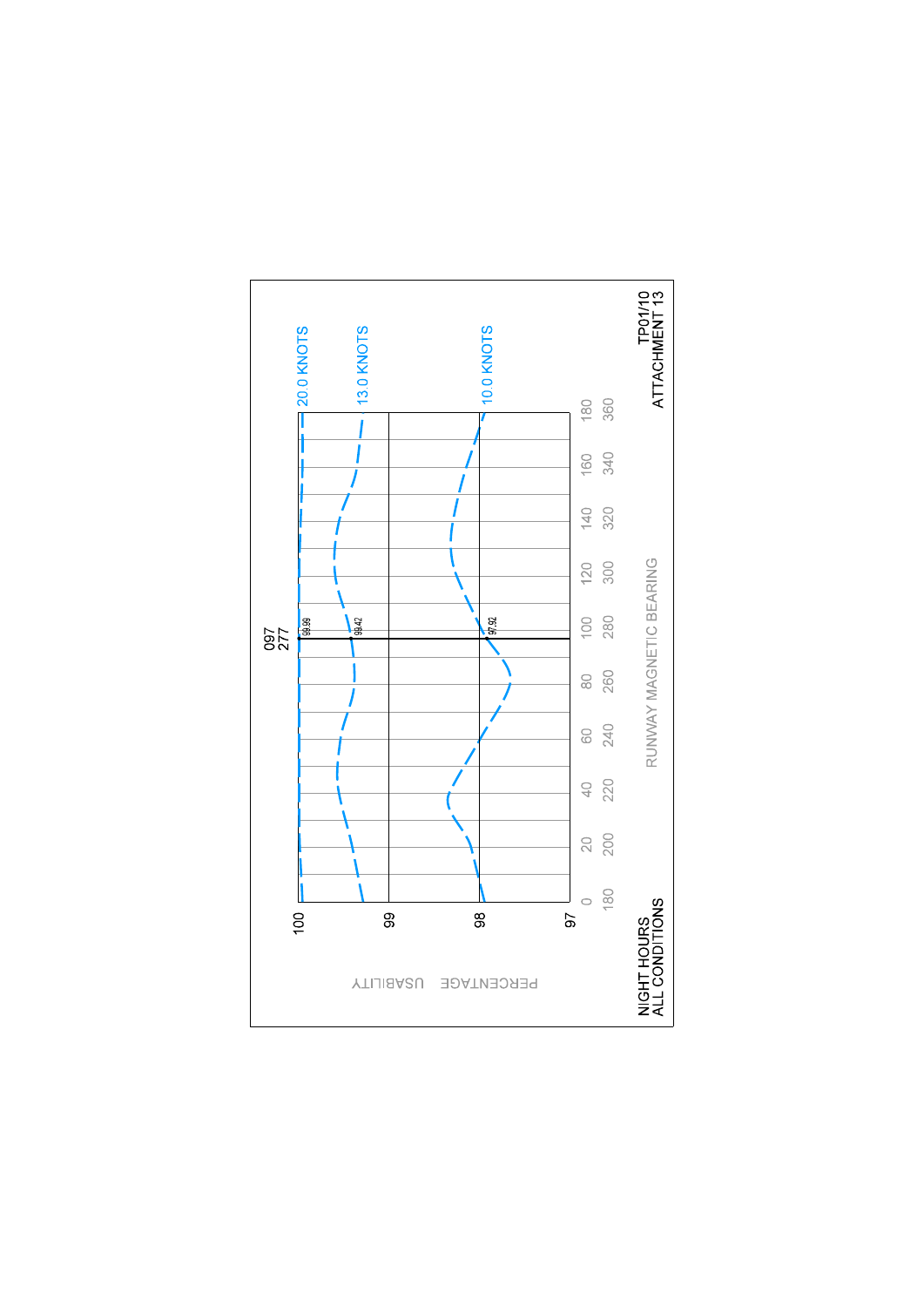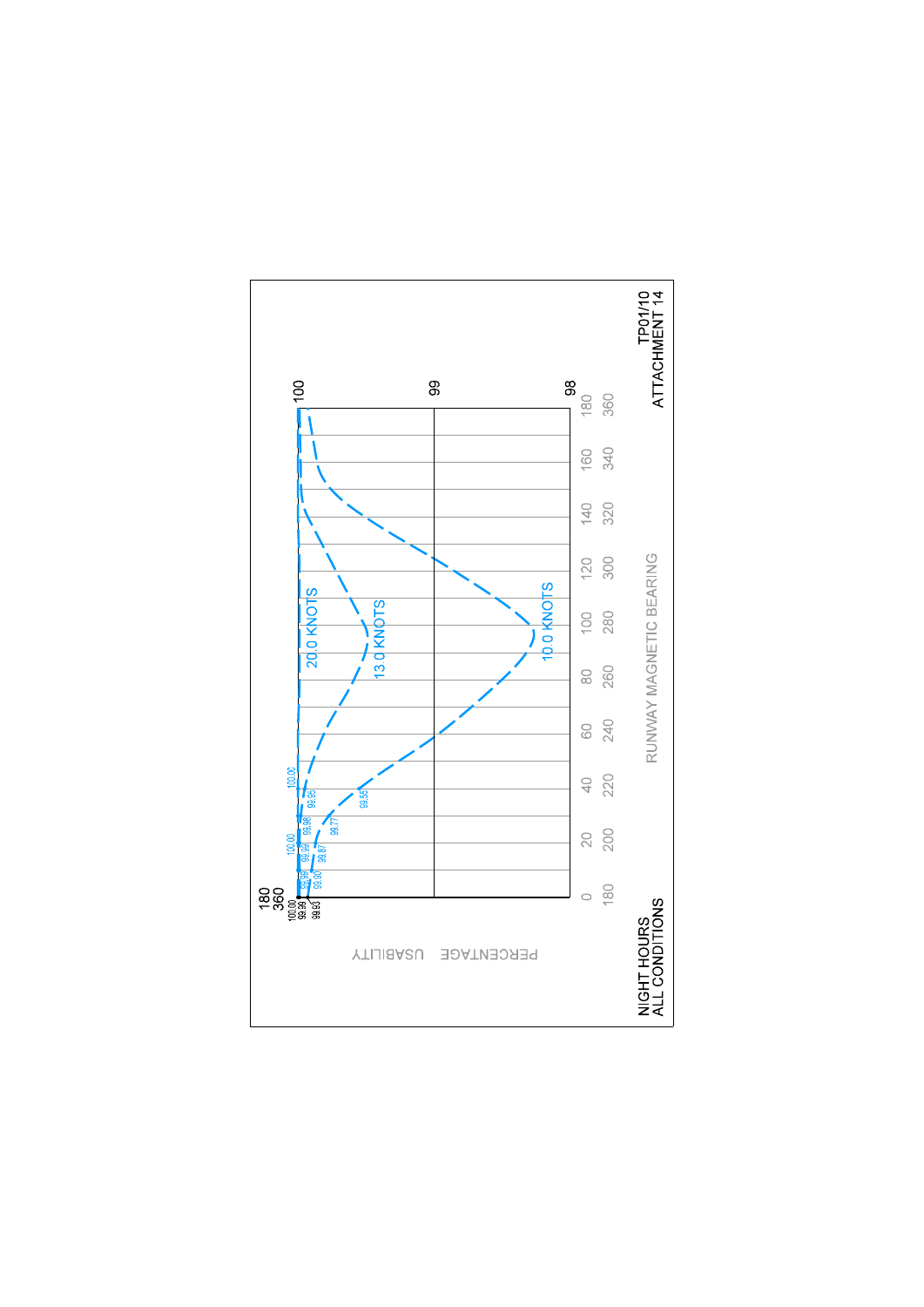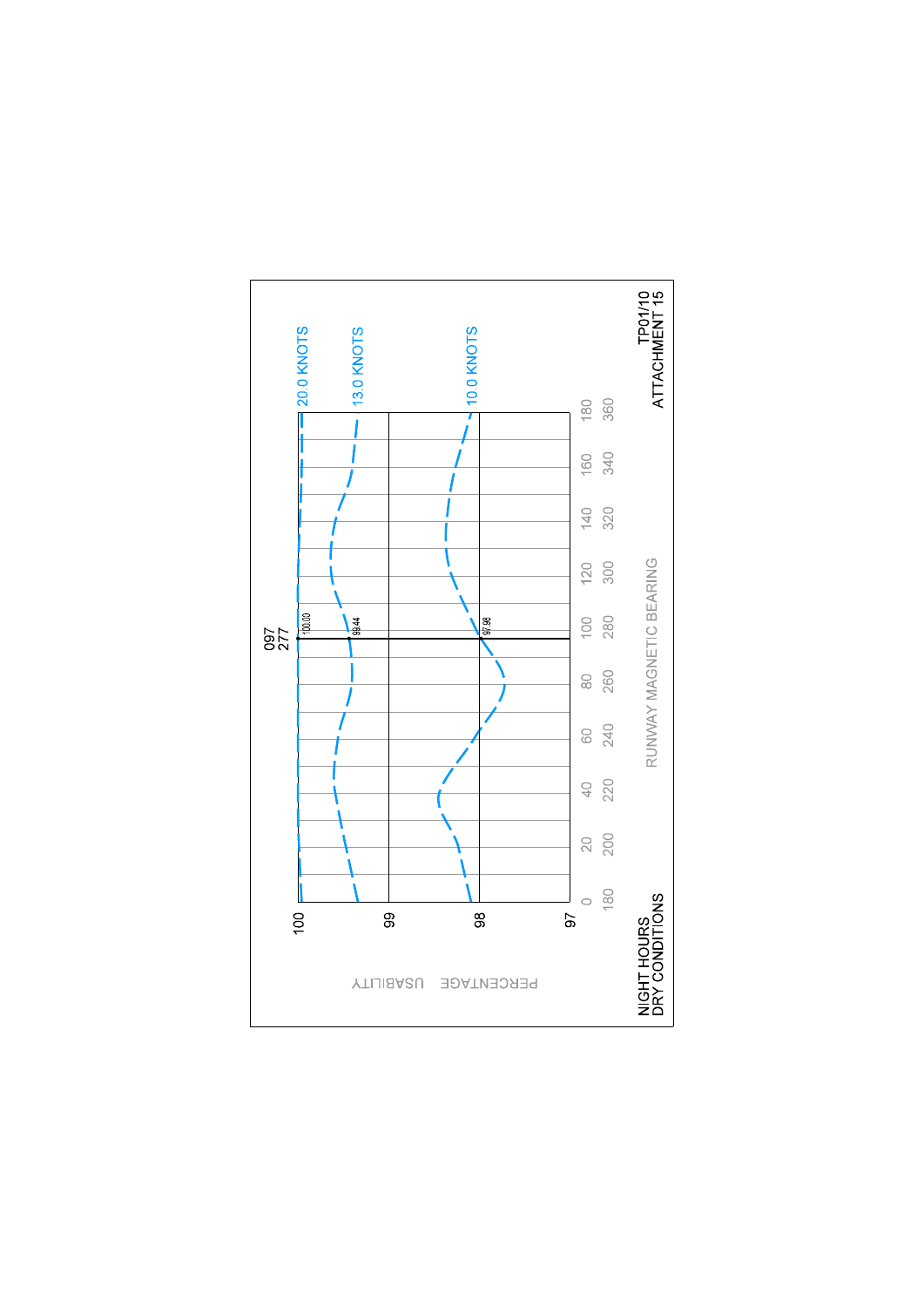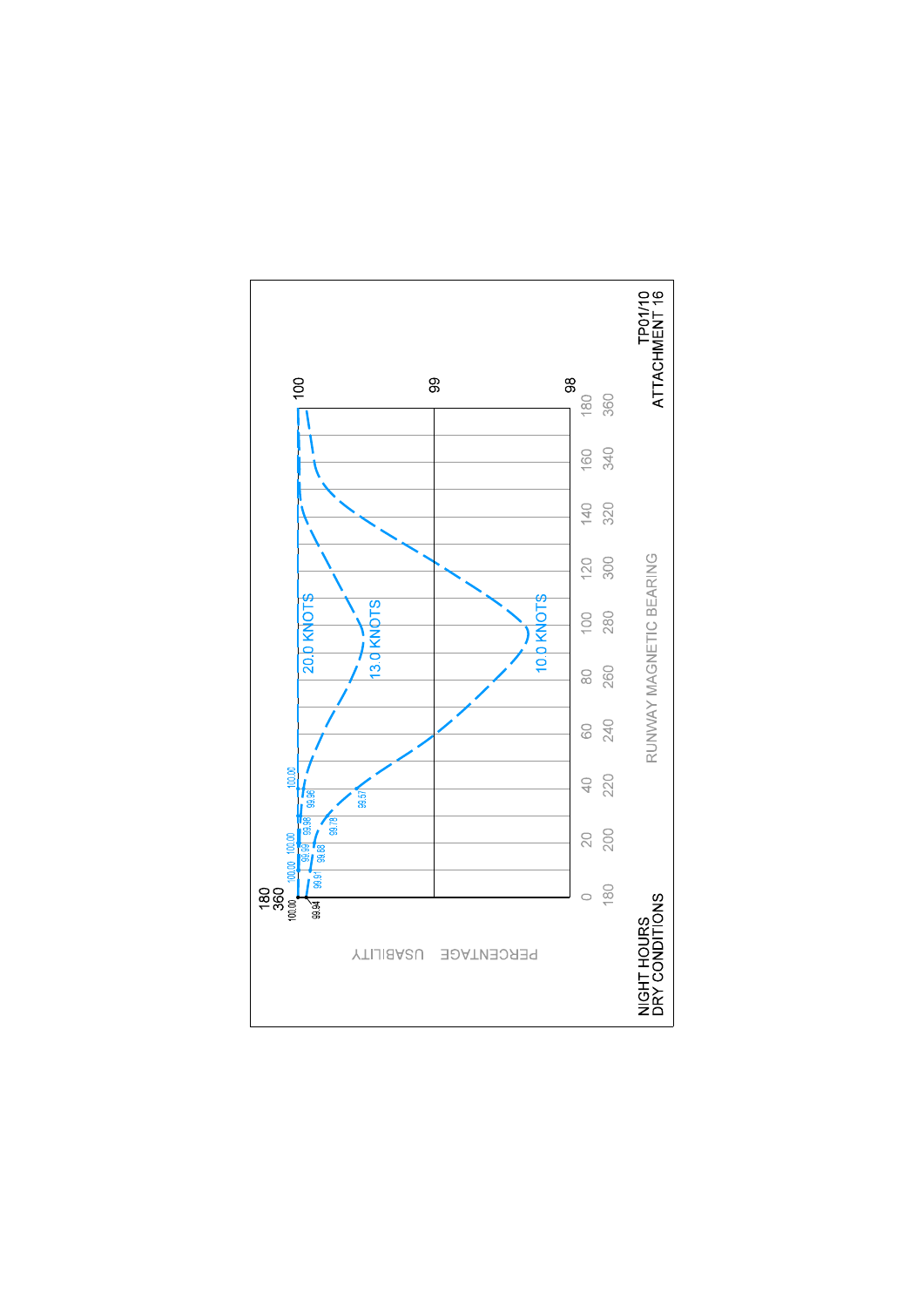